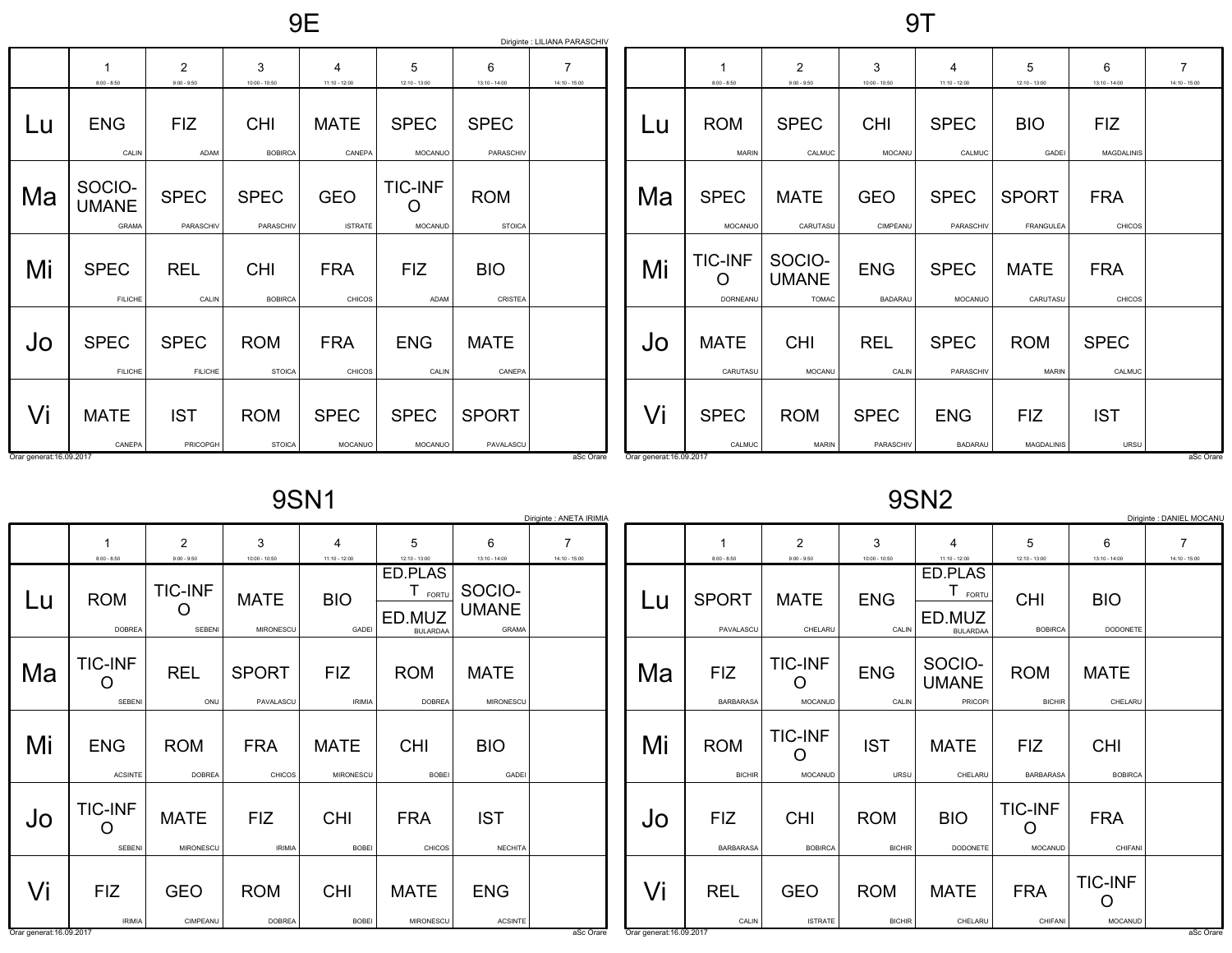9SN3

9SN4

|                                |                                 |                                 |                               |                                                    |                                        |                                          | Diriginte : CARMEN MIRONESCU |
|--------------------------------|---------------------------------|---------------------------------|-------------------------------|----------------------------------------------------|----------------------------------------|------------------------------------------|------------------------------|
|                                | 1<br>$8:00 - 8:50$              | 2<br>$9:00 - 9:50$              | 3<br>10:00 - 10:50            | 4<br>11:10 - 12:00                                 | 5<br>12:10 - 13:00                     | 6<br>13:10 - 14:00                       | 7<br>14:10 - 15:00           |
| Lu                             | <b>TIC-INF</b><br><b>SEBENI</b> | <b>FIZ</b><br><b>IRIMIA</b>     | <b>ENG</b><br>SARAGEA         | <b>ROM</b><br><b>MARIN</b>                         | <b>CHI</b><br><b>ANDREI</b>            | SOCIO-<br><b>UMANE</b><br><b>PRICOPI</b> |                              |
| Ma                             | <b>CHI</b><br><b>ANDREI</b>     | <b>TIC-INF</b><br><b>SEBENI</b> | <b>FIZ</b><br><b>IRIMIA</b>   | <b>ROM</b><br><b>MARIN</b>                         | <b>FRA</b><br><b>CHICOS</b>            | <b>MATE</b><br><b>BUZINCU</b>            |                              |
| Mi                             | <b>MATE</b><br><b>BUZINCU</b>   | <b>FIZ</b><br><b>IRIMIA</b>     | <b>BIO</b><br><b>BULARDA</b>  | <b>CHI</b><br><b>ANDREI</b>                        | <b>TIC-INF</b><br>( )<br><b>SEBENI</b> | <b>ENG</b><br>SARAGEA                    |                              |
| JO                             | <b>FRA</b><br>CHICOS            | <b>REL</b><br>ONU               | <b>MATE</b><br><b>BUZINCU</b> | ED.PLAS<br>т<br>FORTU<br>ED.MUZ<br><b>BULARDAA</b> | <b>GEO</b><br><b>IVANV</b>             | <b>ROM</b><br><b>MARIN</b>               |                              |
| Vi<br>Orar generat: 16.09.2017 | <b>IST</b><br>URSU              | <b>FIZ</b><br><b>IRIMIA</b>     | <b>ROM</b><br><b>MARIN</b>    | <b>MATE</b><br><b>BUZINCU</b>                      | <b>SPORT</b><br>PAVALASCU              | <b>BIO</b><br><b>BULARDA</b>             | aSc Orare                    |

|    | 1<br>$8:00 - 8:50$                | $\overline{2}$<br>$9:00 - 9:50$               | 3<br>10:00 - 10:50               | 4<br>$11:10 - 12:00$        | 5<br>12:10 - 13:00               | 6<br>13:10 - 14:00                    | 7<br>14:10 - 15:00 |
|----|-----------------------------------|-----------------------------------------------|----------------------------------|-----------------------------|----------------------------------|---------------------------------------|--------------------|
| Lu | <b>FIZ</b><br><b>BARBARASA</b>    | ED.PLAS<br>FORTU<br>ED.MUZ<br><b>BULARDAA</b> | <b>ROM</b><br><b>MARIN</b>       | <b>FRA</b><br><b>CHICOS</b> | <b>MATE</b><br>CARUTASU          | <b>BIO</b><br>CRISTEA                 |                    |
| Ma | <b>MATE</b><br>CARUTASU           | <b>GEO</b><br><b>CIMPEANU</b>                 | <b>ROM</b><br><b>MARIN</b>       | <b>CHI</b><br><b>ANDREI</b> | <b>REL</b><br>ONU                | <b>TIC-INF</b><br>0<br><b>MOCANUD</b> |                    |
| Mi | <b>CHI</b><br><b>ANDREI</b>       | <b>BIO</b><br>CRISTEA                         | <b>TIC-INF</b><br><b>MOCANUD</b> | <b>MATE</b><br>CARUTASU     | <b>FRA</b><br>CHICOS             | <b>FIZ</b><br><b>BARBARASA</b>        |                    |
| Jo | SOCIO-<br><b>UMANE</b><br>PRICOPI | <b>ENG</b><br>CALIN                           | <b>MATE</b><br>CARUTASU          | <b>ROM</b><br><b>MARIN</b>  | <b>SPORT</b><br><b>FRANGULEA</b> | <b>CHI</b><br>ANDREI                  |                    |
| Vi | <b>ROM</b><br><b>MARIN</b>        | <b>IST</b><br><b>URSU</b>                     | <b>TIC-INF</b><br><b>MOCANUD</b> | <b>ENG</b><br>CALIN         | <b>MATE</b><br>CARUTASU          | <b>FIZ</b><br><b>BARBARASA</b>        |                    |

9MI

|                                |                                  |                                       |                                                    |                               |                               |                                                        | Diriginte : IULIANA URSACHI      |
|--------------------------------|----------------------------------|---------------------------------------|----------------------------------------------------|-------------------------------|-------------------------------|--------------------------------------------------------|----------------------------------|
|                                | 1<br>$8:00 - 8:50$               | $\overline{2}$<br>$9:00 - 9:50$       | 3<br>$10:00 - 10:50$                               | 4<br>$11:10 - 12:00$          | 5<br>12:10 - 13:00            | 6<br>13:10 - 14:00                                     | 7<br>14:10 - 15:00               |
| Lu                             | <b>MATE</b><br><b>HUIBAN</b>     | <b>TIC-INF</b><br>∩<br><b>URSACHI</b> | ED.PLAS<br>Τ<br>FORTU<br>ED.MUZ<br><b>BULARDAA</b> | <b>BIO</b><br><b>DODONETE</b> | <b>ROM</b><br>LUCHIANOV       | <b>FIZ</b><br>ADAM                                     |                                  |
| Ma                             | <b>FIZ</b><br>ADAM               | <b>CHI</b><br><b>MOCANU</b>           | <b>ROM</b><br>LUCHIANOV                            | <b>IST</b><br>SAVA            | <b>ENG</b><br><b>ACSINTE</b>  | <b>TIC-INF</b><br><b>URSACHI</b>                       |                                  |
| Mi                             | <b>SPORT</b><br><b>FRANGULEA</b> | <b>FIZ</b><br>ADAM                    | <b>MATE</b><br><b>HUIBAN</b>                       |                               | <b>INFO</b><br><b>INFO</b>    | Grupa 1<br><b>URSACHI</b><br>Grupa 2<br><b>MOCANUB</b> |                                  |
| Jo                             | <b>MATE</b><br><b>HUIBAN</b>     | <b>ROM</b><br>LUCHIANOV               | SOCIO-<br><b>UMANE</b><br><b>GRAMA</b>             | <b>FRA</b><br>CIORTESCU       | <b>BIO</b><br><b>DODONETE</b> | <b>CHI</b><br><b>MOCANU</b>                            | <b>TIC-INF</b><br><b>URSACHI</b> |
| Vi<br>Orar generat: 16.09.2017 | <b>GEO</b><br><b>ISTRATE</b>     | <b>ROM</b><br>LUCHIANOV               | <b>ENG</b><br><b>ACSINTE</b>                       | <b>MATE</b><br><b>HUIBAN</b>  | <b>REL</b><br>ONU             | <b>FRA</b><br>CIORTESCU                                |                                  |

9F1

|                                |                                     |                               |                                        |                              |                              |                                        | Diriginte : CAMELIA STOICA      |
|--------------------------------|-------------------------------------|-------------------------------|----------------------------------------|------------------------------|------------------------------|----------------------------------------|---------------------------------|
|                                | 1<br>$8:00 - 8:50$                  | 2<br>$9:00 - 9:50$            | 3<br>$10:00 - 10:50$                   | 4<br>$11:10 - 12:00$         | 5<br>12:10 - 13:00           | 6<br>$13:10 - 14:00$                   | $\overline{7}$<br>14:10 - 15:00 |
| Lu                             | ED.MUZ<br><b>BULARDAA</b>           | <b>ROM</b><br><b>STOICA</b>   | <b>TIC-INF</b><br><b>DORNEANU</b>      | <b>IST</b><br>SAVA           | <b>GEO</b><br><b>ISTRATE</b> | <b>FRA</b><br>CIORTESCU                |                                 |
| Ma                             | <b>ROM</b><br><b>STOICA</b>         | <b>BIO</b><br><b>DODONETE</b> | SOCIO-<br><b>UMANE</b><br><b>GRAMA</b> | <b>ENG</b><br><b>ACSINTE</b> | <b>FRA</b><br>CIORTESCU      | <b>MATE</b><br>CANEPA                  |                                 |
| Mi                             | ED.PLA<br><b>ST</b><br><b>FORTU</b> | <b>ENG</b><br><b>ACSINTE</b>  | <b>TIC-INF</b><br><b>DORNEANU</b>      | LAT<br><b>TOFAN</b>          | <b>ROM</b><br><b>STOICA</b>  | FIZ.<br><b>MAGDALINIS</b>              |                                 |
| Jo                             | <b>REL</b><br><b>FORTU</b>          | <b>IST</b><br>SAVA            | <b>GEO</b><br><b>ISTRATE</b>           | FIZ.<br><b>MAGDALINIS</b>    | <b>SPORT</b><br>PAVALASCU    | <b>ROM</b><br><b>STOICA</b>            |                                 |
| Vi<br>Orar generat: 16.09.2017 | <b>ROM</b><br><b>STOICA</b>         | <b>ENG</b><br><b>ACSINTE</b>  | <b>FRA</b><br>CIORTESCU                | <b>CHI</b><br><b>ANDREI</b>  | <b>MATE</b><br>CANEPA        | SOCIO-<br><b>UMANE</b><br><b>GRAMA</b> | aSc Orare                       |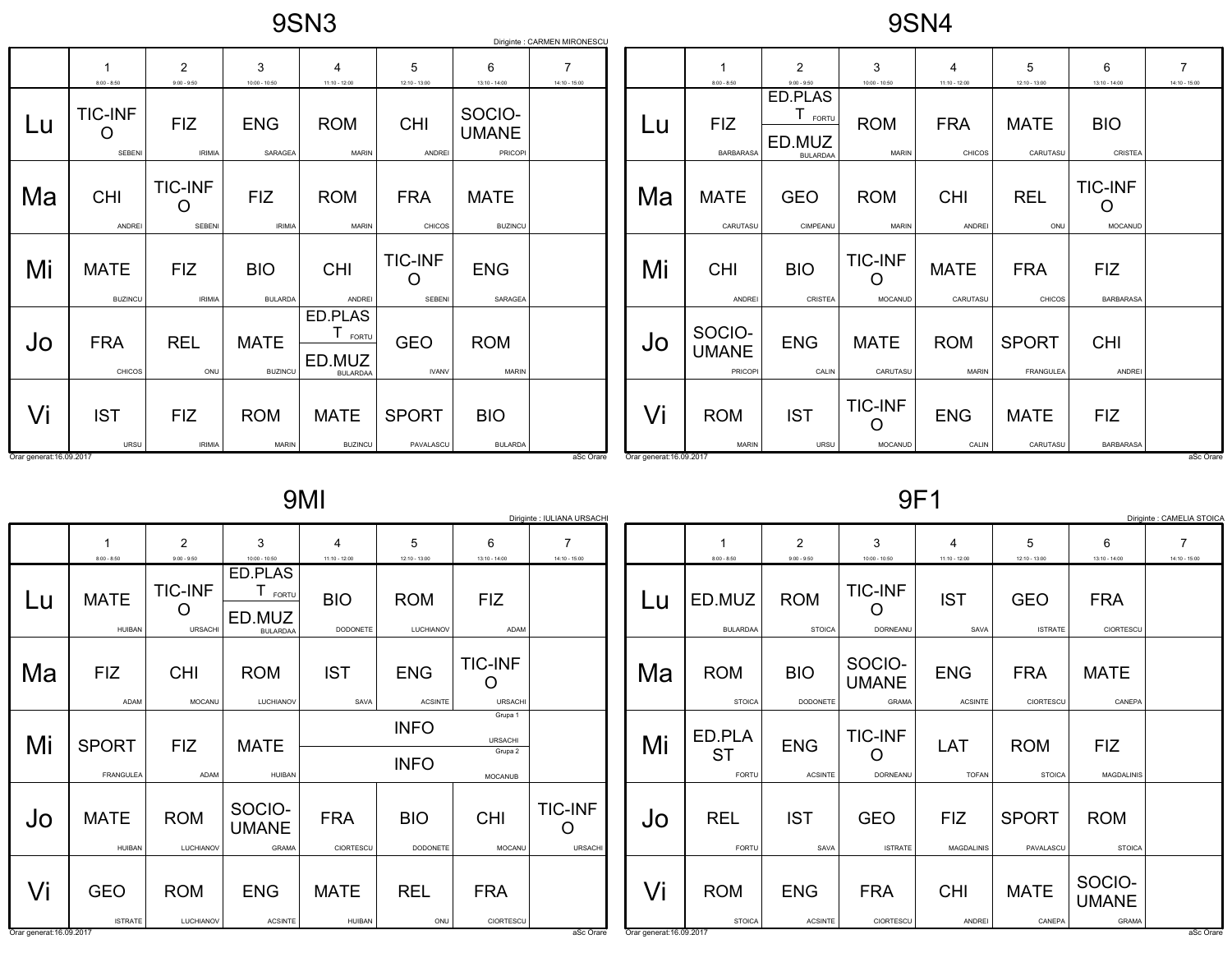9F2

9SS1

|                          |                              |                                 |                              |                                        |                              |                                 | Diriginte : CARMEN CIMPEANU       |                          |                                  |                                 |                                  |                                   |                                 |                           | Diriginte : ROXANA GIUSC/         |
|--------------------------|------------------------------|---------------------------------|------------------------------|----------------------------------------|------------------------------|---------------------------------|-----------------------------------|--------------------------|----------------------------------|---------------------------------|----------------------------------|-----------------------------------|---------------------------------|---------------------------|-----------------------------------|
|                          | $8:00 - 8:50$                | $\overline{2}$<br>$9:00 - 9:50$ | 3<br>$10:00 - 10:50$         | $\overline{4}$<br>$11:10 - 12:00$      | 5<br>$12:10 - 13:00$         | 6<br>$13:10 - 14:00$            | $\overline{7}$<br>$14:10 - 15:00$ |                          | $8:00 - 8:50$                    | $\overline{2}$<br>$9:00 - 9:50$ | 3<br>$10:00 - 10:50$             | 4<br>$11:10 - 12:00$              | 5<br>$12:10 - 13:00$            | 6<br>$13:10 - 14:00$      | $\overline{7}$<br>$14:10 - 15:00$ |
| Lu                       | <b>ENG</b><br><b>ACSINTE</b> | <b>CHI</b><br><b>BOBIRCA</b>    | <b>ROM</b><br>RADU           | SOCIO-<br><b>UMANE</b><br><b>TOMAC</b> | <b>IST</b><br>SAVA           | <b>TIC-INF</b><br>O<br>DORNEANU |                                   | Lu                       | <b>GEO</b><br>CIMPEANU           | <b>FRA</b><br>CHIFANI           | LAT<br><b>TOFAN</b>              | SOCIO-<br><b>UMANE</b><br>PRICOPI | <b>ENG</b><br>SARAGEA           | ED.MUZ<br><b>BULARDAA</b> |                                   |
| Ma                       | <b>ROM</b><br>RADU           | FIZ<br>DARIE                    | ED.MUZ<br><b>BULARDAA</b>    | <b>GEO</b><br>CIMPEANU                 | <b>MATE</b><br>CANEPA        | <b>BIO</b><br>DODONETE          |                                   | Ma                       | ED.PLA<br><b>ST</b><br>FORTU     | <b>ENG</b><br>SARAGEA           | <b>MATE</b><br>CHELARU           | <b>TIC-INF</b><br>O<br>DORNEANU   | <b>ROM</b><br>ORUNA             | <b>FIZ</b><br>MAGDALINIS  |                                   |
| Mi                       | <b>MATE</b><br>CANEPA        | GEO<br>CIMPEANU                 | <b>ROM</b><br>RADU           | <b>ENG</b><br><b>ACSINTE</b>           | <b>FRA</b><br>CHIFANI        | LAT<br><b>TOFAN</b>             |                                   | Mi                       | <b>IST</b><br>PRICOPGH           | <b>MATE</b><br>CHELARU          | <b>ROM</b><br>ORUNA              | <b>BIO</b><br>DODONETE            | <b>IST</b><br>PRICOPGH          | <b>SPORT</b><br>PAVALASCU |                                   |
| Jo                       | <b>FRA</b><br>CHIFANI        | <b>REL</b><br>FORTU             | <b>ENG</b><br><b>ACSINTE</b> | SOCIO-<br><b>UMANE</b><br><b>TOMAC</b> | <b>GEO</b><br>CIMPEANU       | <b>IST</b><br>SAVA              |                                   | JO                       | <b>ROM</b><br>ORUNA              | <b>IST</b><br>PRICOPGH          | SOCIO-<br><b>UMANE</b><br>PRICOP | <b>REL</b><br>CALIN               | <b>FRA</b><br>CHIFAN            | <b>ENG</b><br>SARAGEA     |                                   |
| Vi                       | <b>ROM</b><br>RADU           | <b>SPORT</b><br>PAVALASCU       | <b>FIZ</b><br>DARIE          | ED.PLA<br><b>ST</b><br>FORTU           | <b>ENG</b><br><b>ACSINTE</b> | <b>TIC-INF</b><br>O<br>DORNEANU |                                   | Vi                       | SOCIO-<br><b>UMANE</b><br>GIUSCA | <b>ROM</b><br>ORUNA             | <b>GEO</b><br>CIMPEANU           | <b>FIZ</b><br><b>MAGDALINIS</b>   | <b>TIC-INF</b><br>O<br>DORNEANU | <b>CHI</b><br>RUSU        |                                   |
| Orar generat: 16.09.2017 |                              |                                 |                              |                                        |                              |                                 | aSc Orare                         | Orar generat: 16.09.2017 |                                  |                                 |                                  |                                   |                                 |                           | aSc Orare                         |

Orar generat:16.09.2017

9SS2

|    |                                        |                             |                                  |                                       |                             |                                        | Diriginte : IULIAN SAVA |
|----|----------------------------------------|-----------------------------|----------------------------------|---------------------------------------|-----------------------------|----------------------------------------|-------------------------|
|    | 1<br>$8:00 - 8:50$                     | 2<br>$9:00 - 9:50$          | 3<br>10:00 - 10:50               | 4<br>$11:10 - 12:00$                  | 5<br>12:10 - 13:00          | 6<br>13:10 - 14:00                     | 7<br>14:10 - 15:00      |
| Lu | LAT<br><b>TOFAN</b>                    | <b>CHI</b><br><b>ANDREI</b> | <b>TIC-INF</b><br><b>MOCANUD</b> | <b>MATE</b><br><b>IFTIMIE</b>         | <b>ENG</b><br>VASILIU       | ED.PLA<br>ST<br><b>FORTU</b>           |                         |
| Ma | ED.MUZ<br><b>BULARDAA</b>              | <b>REL</b><br><b>FORTU</b>  | <b>FIZ</b><br>ADAM               | <b>ROM</b><br><b>SERBAN</b>           | <b>FRA</b><br><b>MANCIU</b> | <b>IST</b><br>SAVA                     |                         |
| Mi | <b>FIZ</b><br><b>ADAM</b>              | <b>IST</b><br>SAVA          | <b>FRA</b><br>MANCIU             | <b>SPORT</b><br>PAVALASCU             | <b>ROM</b><br><b>SERBAN</b> | <b>ENG</b><br>VASILIU                  |                         |
| Jo | <b>BIO</b><br>GADEI                    | <b>GEO</b><br><b>IVANM</b>  | <b>IST</b><br>SAVA               | <b>TIC-INF</b><br>O<br><b>MOCANUD</b> | <b>ROM</b><br><b>SERBAN</b> | SOCIO-<br><b>UMANE</b><br><b>GRAMA</b> |                         |
| Vi | SOCIO-<br><b>UMANE</b><br><b>GRAMA</b> | <b>IST</b><br>SAVA          | <b>MATE</b><br><b>IFTIMIE</b>    | <b>GEO</b><br><b>IVANM</b>            | <b>ROM</b><br><b>SERBAN</b> | <b>ENG</b><br>VASILIU                  |                         |

10E

|    |                                  |                                 |                                  |                                         |                                 |                               | Diriginte : CARMEN FILICHE |
|----|----------------------------------|---------------------------------|----------------------------------|-----------------------------------------|---------------------------------|-------------------------------|----------------------------|
|    | 1<br>$8:00 - 8:50$               | $\overline{2}$<br>$9:00 - 9:50$ | 3<br>$10:00 - 10:50$             | 4<br>$11:10 - 12:00$                    | 5<br>12:10 - 13:00              | 6<br>$13:10 - 14:00$          | 7<br>14:10 - 15:00         |
| Lu | <b>TIC-INF</b><br><b>URSACHI</b> | <b>GEO</b><br><b>ISTRATE</b>    | <b>ENG</b><br><b>BADARAU</b>     | <b>MATE</b><br><b>HUIBAN</b>            | <b>SPEC</b><br><b>FILICHE</b>   | <b>CHI</b><br>ANDREI          |                            |
| Ma | <b>REL</b><br>ONU                | <b>ROM</b><br><b>DOBREA</b>     | <b>SPEC</b><br><b>MOCANUO</b>    | SOCIO-<br><b>UMANE</b><br><b>GIUSCA</b> | <b>FIZ</b><br><b>MAGDALINIS</b> | <b>SPEC</b><br><b>FILICHE</b> |                            |
| Mi | <b>BIO</b><br><b>BULARDA</b>     | <b>SPEC</b><br>PARASCHIV        | <b>ROM</b><br><b>DOBREA</b>      | <b>FRA</b><br><b>MANCIU</b>             | <b>IST</b><br><b>TOMAM</b>      | <b>SPORT</b><br><b>MOZARA</b> |                            |
| Jo | <b>SPEC</b><br><b>MOCANUO</b>    | <b>FIZ</b><br><b>MAGDALINIS</b> | <b>SPEC</b><br><b>MOCANUO</b>    | <b>MATE</b><br><b>HUIBAN</b>            | <b>ENG</b><br><b>BADARAU</b>    | <b>SPEC</b><br>PARASCHIV      |                            |
| Vi | <b>MATE</b><br><b>HUIBAN</b>     | <b>SPEC</b><br><b>MOCANUO</b>   | ED.ANT<br><b>REP</b><br>GANCEANU | <b>SPEC</b><br><b>FILICHE</b>           | <b>ROM</b><br><b>DOBREA</b>     | <b>SPEC</b><br>PARASCHIV      |                            |

Orar generat:16.09.2017

and the contract of the contract of the contract of the contract of the contract of the contract of the contract of the contract of the contract of the contract of the contract of the contract of the contract of the contra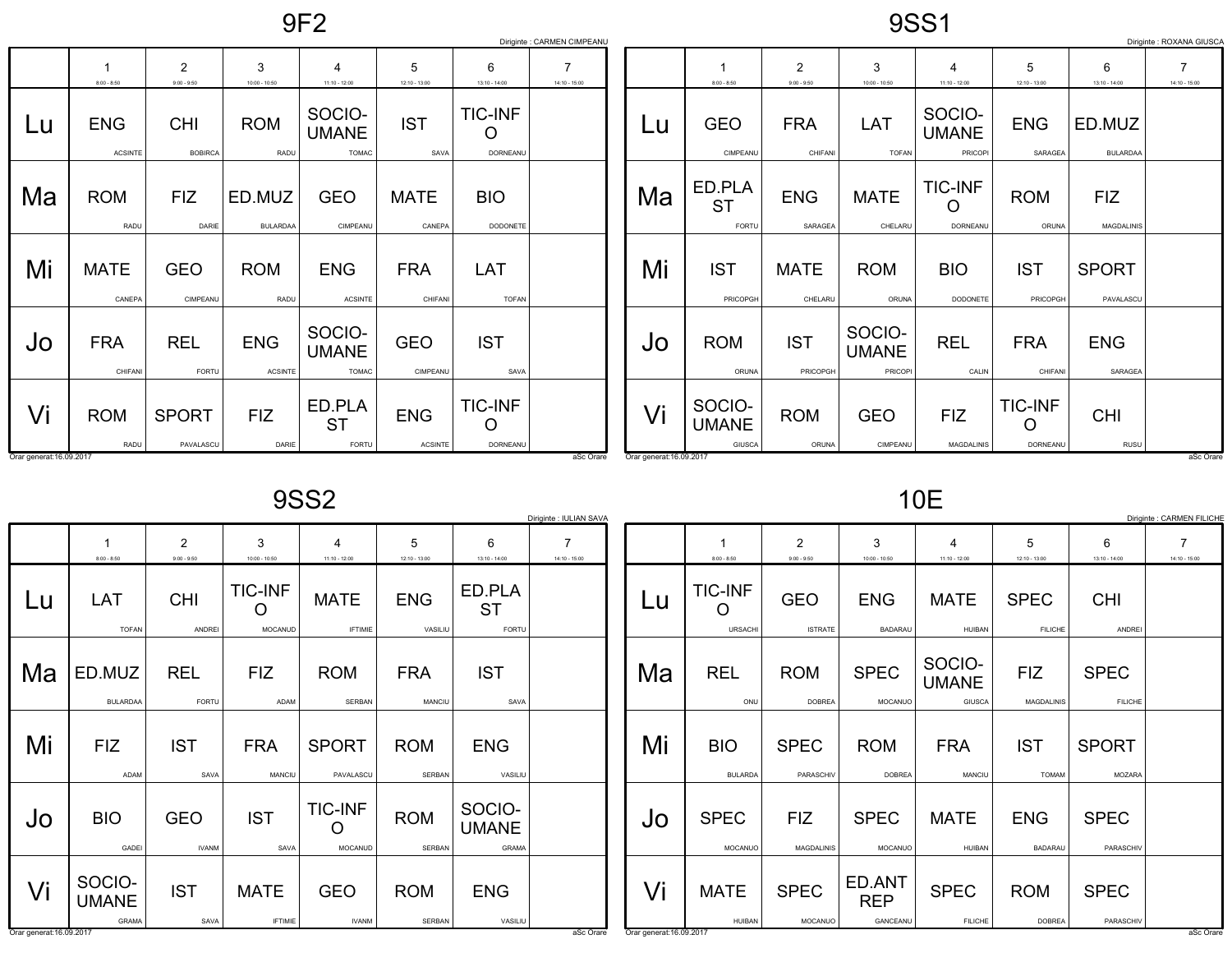## 10SN1

|                          | Diriginte : ANDREEA HRISTIANOVICI, IOANA CALIN<br>Diriginte : MIHAELA BOBIRCA |                                  |                               |                               |                                |                               |                                   |                          |                              |                                  |                                |                                   |                                   |                                                   |                                   |
|--------------------------|-------------------------------------------------------------------------------|----------------------------------|-------------------------------|-------------------------------|--------------------------------|-------------------------------|-----------------------------------|--------------------------|------------------------------|----------------------------------|--------------------------------|-----------------------------------|-----------------------------------|---------------------------------------------------|-----------------------------------|
|                          | $8:00 - 8:50$                                                                 | $\overline{2}$<br>$9:00 - 9:50$  | 3<br>$10:00 - 10:50$          | $11:10 - 12:00$               | 5<br>$12:10 - 13:00$           | 6<br>$13:10 - 14:00$          | $\overline{7}$<br>$14:10 - 15:00$ |                          | $8:00 - 8:50$                | $\overline{2}$<br>$9:00 - 9:50$  | 3<br>$10:00 - 10:50$           | $\overline{4}$<br>$11:10 - 12:00$ | 5<br>$12:10 - 13:00$              | 6<br>$13:10 - 14:00$                              | $\overline{7}$<br>$14:10 - 15:00$ |
| Lu                       | <b>SPORT</b><br>FRANGULEA                                                     | <b>TIC-INF</b><br>O<br>DORNEANU  | <b>SPEC</b><br>MOCANUO        | <b>ROM</b><br>RADU            | <b>SPEC</b><br>CALMUC          | <b>MATE</b><br><b>IFTIMIE</b> |                                   | Lu                       | <b>MATE</b><br>CHELARU       | <b>ENG</b><br><b>ACSINTE</b>     | <b>FRA</b><br>CIORTESCU        | <b>CHI</b><br><b>BOBIRCA</b>      | <b>BIO</b><br>CRISTEA             | <b>TIC-INF</b><br>O<br><b>URSACHI</b>             |                                   |
| Ma                       | <b>FRA</b><br>CIORTESCU                                                       | SOCIO-<br><b>UMANE</b><br>GIUSCA | <b>SPEC</b><br><b>FILICHE</b> | <b>SPEC</b><br>CALMUC         | <b>ROM</b><br>RADU             | <b>IST</b><br>STEGARU         |                                   | Ma                       | <b>MATE</b><br>CHELARU       | <b>FRA</b><br>CIORTESCU          | <b>CHI</b><br><b>BOBIRCA</b>   | <b>FIZ</b><br>DARIE               | <b>ROM</b><br>LUCHIANOV           | ED.MUZ<br><b>BULARDAA</b><br>ED.PLAS<br>$I$ FORTU |                                   |
| Mi                       | <b>REL</b><br>CALIN                                                           | <b>FIZ</b><br><b>BARBARASA</b>   | <b>GEO</b><br><b>IVANM</b>    | <b>ENG</b><br>CALIN           | <b>SPEC</b><br>CALMUC          | <b>SPEC</b><br><b>FILICHE</b> |                                   | Mi                       | <b>BIO</b><br>CRISTEA        | <b>FIZ</b><br>DARIE              | <b>SPORT</b><br>MOZARA         | <b>CHI</b><br><b>BOBIRCA</b>      | <b>MATE</b><br>CHELARU            | <b>ROM</b><br>LUCHIANOV                           |                                   |
| Jo                       | <b>SPEC</b><br>CALMUC                                                         | <b>ROM</b><br>RADU               | <b>BIO</b><br>GADEI           | <b>CHI</b><br><b>BOBIRCA</b>  | <b>SPEC</b><br>CALMUC          | <b>MATE</b><br><b>IFTIMIE</b> |                                   | JO                       | <b>CHI</b><br><b>BOBIRCA</b> | <b>ENG</b><br><b>ACSINTE</b>     | <b>ROM</b><br><b>LUCHIANOV</b> | <b>IST</b><br><b>NECHITA</b>      | <b>INFO</b><br>URSACHI            | <b>GEO</b><br><b>ISTRATE</b>                      |                                   |
| Vi                       | ED.ANT<br><b>REP</b><br>GANCEANU                                              | <b>ENG</b><br>CALIN              | <b>SPEC</b><br><b>FILICHE</b> | <b>MATE</b><br><b>IFTIMIE</b> | <b>FIZ</b><br><b>BARBARASA</b> | <b>SPEC</b><br>MOCANUO        |                                   | Vi                       | <b>FIZ</b><br>DARIE          | ED.ANT<br><b>REP</b><br>GANCEANU | <b>MATE</b><br>CHELARU         | <b>SPORT</b><br><b>MOZARA</b>     | SOCIO-<br><b>UMANE</b><br>PRICOPI |                                                   |                                   |
| Orar generat: 16.09.2017 |                                                                               |                                  |                               |                               |                                |                               | aSc Orare                         | Orar generat: 16.09.2017 |                              |                                  |                                |                                   |                                   |                                                   | aSc Orare                         |

10SN2

| Diriginte : MIHAELA CHIFANI                |                               |                               |                                         |                                               |                                          |                      |  |  |  |  |  |
|--------------------------------------------|-------------------------------|-------------------------------|-----------------------------------------|-----------------------------------------------|------------------------------------------|----------------------|--|--|--|--|--|
| 1<br>$8:00 - 8:50$                         | 2<br>$9:00 - 9:50$            | 3<br>$10:00 - 10:50$          | 4<br>$11:10 - 12:00$                    | 5<br>12:10 - 13:00                            | 6<br>13:10 - 14:00                       | 7<br>$14:10 - 15:00$ |  |  |  |  |  |
| <b>CHI</b>                                 | <b>ROM</b>                    | <b>BIO</b>                    | ED.ANT<br><b>REP</b>                    | <b>FRA</b>                                    | <b>SPORT</b>                             |                      |  |  |  |  |  |
|                                            |                               |                               |                                         |                                               |                                          |                      |  |  |  |  |  |
| <b>FRA</b><br>CHIFANI                      | <b>GEO</b><br><b>IVANM</b>    | <b>SPORT</b><br><b>MOZARA</b> | <b>MATE</b><br><b>IFTIMIE</b>           | <b>CHI</b><br><b>ANDREI</b>                   | <b>ENG</b><br><b>BADARAU</b>             |                      |  |  |  |  |  |
| <b>FIZ</b><br><b>IRIMIA</b>                | <b>MATE</b><br><b>IFTIMIE</b> | <b>ROM</b><br><b>SERBAN</b>   | <b>REL</b><br>ONU                       | <b>ENG</b><br><b>BADARAU</b>                  | SOCIO-<br><b>UMANE</b><br><b>PRICOPI</b> |                      |  |  |  |  |  |
| <b>ROM</b><br><b>SERBAN</b>                | <b>MATE</b><br><b>IFTIMIE</b> | <b>IST</b><br><b>NECHITA</b>  | <b>TIC-INF</b><br>( )<br><b>MOCANUB</b> | ED.MUZ<br><b>BULARDAA</b><br>ED.PLAS<br>FORTU | FIZ<br><b>IRIMIA</b>                     |                      |  |  |  |  |  |
| <b>MATE</b>                                | <b>FRA</b>                    | <b>CHI</b>                    | <b>TIC-INF</b>                          | <b>BIO</b>                                    | <b>FIZ</b>                               |                      |  |  |  |  |  |
| <b>IFTIMIE</b><br>Orar generat: 16.09.2017 | CHIFANI                       | <b>ANDREI</b>                 | <b>MOCANUB</b>                          | <b>BULARDA</b>                                | <b>IRIMIA</b>                            | aSc Orare            |  |  |  |  |  |
|                                            | <b>ANDREI</b>                 | <b>SERBAN</b>                 | <b>BULARDA</b>                          | GANCEANU                                      | CHIFANI                                  | <b>MOZARA</b>        |  |  |  |  |  |

10SN3

|                                | 1<br>$8:00 - 8:50$          | 2<br>$9:00 - 9:50$            | 3<br>$10:00 - 10:50$                                       | 4<br>$11:10 - 12:00$             | 5<br>$12:10 - 13:00$                    | 6<br>$13:10 - 14:00$        | 7<br>14:10 - 15:00 |
|--------------------------------|-----------------------------|-------------------------------|------------------------------------------------------------|----------------------------------|-----------------------------------------|-----------------------------|--------------------|
| Lu                             | <b>FIZ</b><br><b>IRIMIA</b> | <b>ENG</b><br>VASILIU         | ED.MUZ<br><b>BULARDAA</b><br>ED.PLAS<br>$T_{\text{foriv}}$ | <b>ROM</b><br>ORUNA              | <b>MATE</b><br>CANEPA                   | <b>IST</b><br><b>URSU</b>   |                    |
| Ma                             | <b>MATE</b><br>CANEPA       | <b>GEO</b><br><b>ISTRATE</b>  | <b>ROM</b><br>ORUNA                                        | <b>TIC-INF</b><br><b>SEBENI</b>  | SOCIO-<br><b>UMANE</b><br><b>GIUSCA</b> | <b>FIZ</b><br><b>IRIMIA</b> |                    |
| Mi                             | <b>CHI</b><br><b>BOBEI</b>  | <b>ROM</b><br>ORUNA           | <b>TIC-INF</b><br><b>SEBENI</b>                            | <b>FIZ</b><br><b>IRIMIA</b>      | <b>SPORT</b><br><b>MOZARA</b>           | <b>BIO</b><br>DODONETE      |                    |
| Jo                             | <b>CHI</b><br><b>BOBEI</b>  | <b>SPORT</b><br><b>MOZARA</b> | <b>ENG</b><br>VASILIU                                      | <b>REL</b><br>ONU                | <b>MATE</b><br>CANEPA                   | <b>FRA</b><br>CIORTESCU     |                    |
| Vi<br>Orar generat: 16.09.2017 | <b>FRA</b><br>CIORTESCU     | <b>MATE</b><br>CANEPA         | <b>CHI</b><br><b>BOBEI</b>                                 | ED.ANT<br><b>REP</b><br>GANCEANU | <b>ENG</b><br>VASILIU                   | <b>BIO</b><br>DODONETE      | aSc Orare          |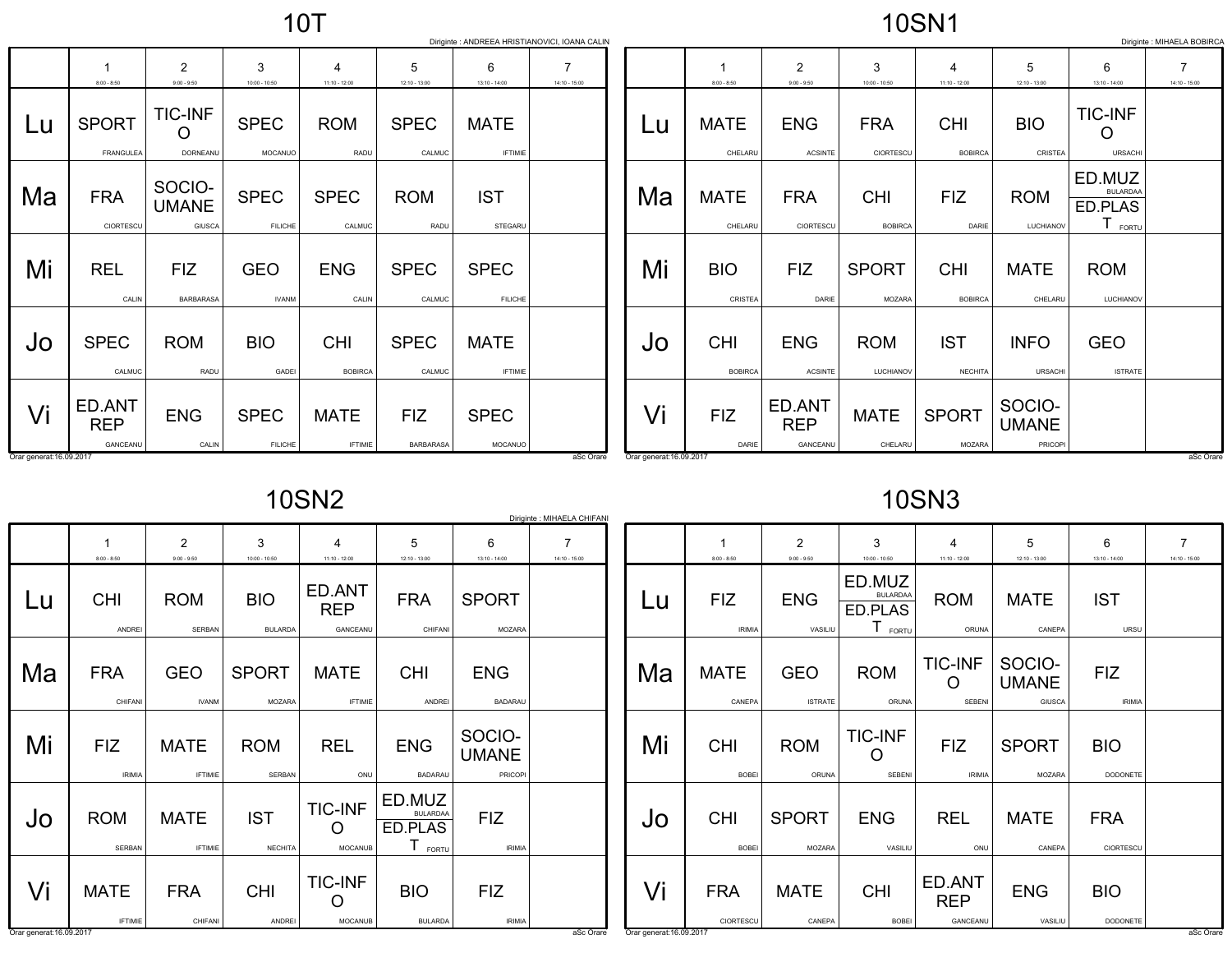10SN4

## 10MI1

|                          |                                       |                                |                                  |                                                            |                        |                                  | Diriginte : SILVIA MANCIU |                          |                                  |                               |                               |                                                            |                                  |                               | Diriginte : DANIELA BUZINCL |
|--------------------------|---------------------------------------|--------------------------------|----------------------------------|------------------------------------------------------------|------------------------|----------------------------------|---------------------------|--------------------------|----------------------------------|-------------------------------|-------------------------------|------------------------------------------------------------|----------------------------------|-------------------------------|-----------------------------|
|                          |                                       | $\overline{2}$                 | 3                                | 4                                                          | 5                      | 6                                | 7                         |                          |                                  | $\overline{2}$                | 3                             | 4                                                          |                                  | 6                             | $\overline{7}$              |
|                          | $8:00 - 8:50$                         | $9:00 - 9:50$                  | $10:00 - 10:50$                  | $11:10 - 12:00$                                            | $12:10 - 13:00$        | $13:10 - 14:00$                  | $14:10 - 15:00$           |                          | $8:00 - 8:50$                    | $9:00 - 9:50$                 | $10:00 - 10:50$               | $11:10 - 12:00$                                            | $12:10 - 13:00$                  | $13:10 - 14:00$               | $14:10 - 15:00$             |
| Lu                       | <b>GEO</b><br><b>IVANM</b>            | <b>ROM</b><br><b>BIRSAN</b>    | <b>SPORT</b><br><b>FRANGULEA</b> | <b>FIZ</b><br>DARIE                                        | <b>REL</b><br>SIMION   | <b>FRA</b><br>MANCIU             |                           | Lu                       | SOCIO-<br><b>UMANE</b><br>GIUSCA | <b>MATE</b><br><b>BUZINCU</b> | <b>FIZ</b><br><b>IRIMIA</b>   | ED.MUZ<br><b>BULARDAA</b><br>ED.PLAS<br>$T_{\text{foriv}}$ | <b>FRA</b><br>CHICOS             | <b>ROM</b><br><b>BIRSAN</b>   |                             |
| Ma                       | <b>CHI</b><br>MOCANU                  | <b>MATE</b><br>PAGU            | <b>ROM</b><br><b>BIRSAN</b>      | ED.MUZ<br><b>BULARDAA</b><br>ED.PLAS<br>$T_{\text{FORTU}}$ | <b>BIO</b><br>DODONETE | <b>FIZ</b><br>DARIE              |                           | Ma                       | <b>MATE</b><br><b>BUZINCU</b>    | <b>ROM</b><br><b>BIRSAN</b>   | <b>BIO</b><br><b>DODONETE</b> | <b>SPORT</b><br><b>MOZARA</b>                              | <b>FIZ</b><br><b>IRIMIA</b>      | <b>INFO</b><br>SEBENI         |                             |
| Mi                       | SOCIO-<br><b>UMANE</b><br>GIUSCA      | <b>ENG</b><br>SARAGEA          | <b>MATE</b><br>PAGU              | <b>IST</b><br>URSU                                         | <b>CHI</b><br>MOCANU   | <b>FIZ</b><br>DARIE              |                           | Mi                       | <b>ROM</b><br><b>BIRSAN</b>      | <b>INFO</b><br>SEBENI         | <b>MATE</b><br><b>BUZINCU</b> | <b>ENG</b><br>SARAGEA                                      | <b>IST</b><br>URSU               | <b>CHI</b><br>ANDREI          |                             |
| Jo                       | <b>FRA</b><br>MANCIU                  | <b>TIC-INF</b><br>O<br>MOCANUD | <b>ROM</b><br><b>BIRSAN</b>      | <b>ENG</b><br>SARAGEA                                      | <b>CHI</b><br>MOCANU   | <b>MATE</b><br>PAGU              |                           | Jo                       | <b>REL</b><br>ONU                | <b>MATE</b><br><b>BUZINCU</b> | <b>GEO</b><br><b>IVANM</b>    | <b>SPORT</b><br><b>MOZARA</b>                              | <b>FIZ</b><br><b>IRIMIA</b>      | <b>MATE</b><br><b>BUZINCU</b> |                             |
| Vi                       | <b>TIC-INF</b><br>$\Omega$<br>MOCANUD | <b>MATE</b><br>PAGU            | <b>SPORT</b><br><b>FRANGULEA</b> | <b>BIO</b><br>DODONETE                                     | <b>FRA</b><br>MANCIU   | ED.ANT<br><b>REP</b><br>GANCEANU |                           | Vi                       | <b>CHI</b><br>ANDREI             | <b>BIO</b><br>DODONETE        | <b>MATE</b><br><b>BUZINCU</b> | <b>FRA</b><br><b>CHICOS</b>                                | ED.ANT<br><b>REP</b><br>GANCEANU | <b>ENG</b><br>SARAGEA         |                             |
| Orar generat: 16.09.2017 |                                       |                                |                                  |                                                            |                        |                                  | aSc Orare                 | Orar generat: 16.09.2017 |                                  |                               |                               |                                                            |                                  |                               | aSc Orare                   |

10MI2

|    |                                    |                                  |                                         |                                    |                                               |                                  | Diriginte : MARIA IFTIMIE         |
|----|------------------------------------|----------------------------------|-----------------------------------------|------------------------------------|-----------------------------------------------|----------------------------------|-----------------------------------|
|    | 1<br>$8:00 - 8:50$                 | $\overline{2}$<br>$9:00 - 9:50$  | 3<br>$10:00 - 10:50$                    | 4<br>$11:10 - 12:00$               | 5<br>$12:10 - 13:00$                          | 6<br>13:10 - 14:00               | $\overline{7}$<br>$14:10 - 15:00$ |
| Lu | <b>BIO</b><br><b>BULARDA</b>       | <b>SPORT</b><br><b>FRANGULEA</b> | <b>MATE</b><br><b>IFTIMIE</b>           | <b>FIZ</b><br>ADAM                 | ED.MUZ<br><b>BULARDAA</b><br>ED.PLAS<br>FORTU | <b>FRA</b><br><b>CHICOS</b>      |                                   |
| Ma | <b>MATE</b><br><b>IFTIMIE</b>      | <b>TIC-INF</b><br><b>MOCANUB</b> | <b>MATE</b><br><b>IFTIMIE</b>           | <b>ENG</b><br><b>HRISTIANOVICI</b> | <b>BIO</b><br><b>BULARDA</b>                  | ED.ANT<br><b>REP</b><br>GANCEANU |                                   |
| Mi | <b>MATE</b><br><b>IFTIMIE</b>      | <b>ROM</b><br>LUCHIANOV          | SOCIO-<br><b>UMANE</b><br><b>GIUSCA</b> | <b>FIZ</b><br>ADAM                 | <b>ROM</b><br>LUCHIANOV                       | <b>CHI</b><br><b>MOCANU</b>      |                                   |
| Jo | <b>ENG</b><br><b>HRISTIANOVICI</b> | <b>GEO</b><br><b>ISTRATE</b>     | <b>MATE</b><br><b>IFTIMIE</b>           | <b>SPORT</b><br><b>FRANGULEA</b>   | <b>ROM</b><br>LUCHIANOV                       | <b>FIZ</b><br><b>ADAM</b>        |                                   |
| Vi | <b>IST</b><br>SAVA                 | <b>MATE</b><br><b>IFTIMIE</b>    | <b>TIC-INF</b><br><b>MOCANUB</b>        | <b>CHI</b><br>MOCANU               | <b>REL</b><br>SIMION                          | <b>FRA</b><br><b>CHICOS</b>      |                                   |

10F1

|    |                                        |                                 |                                 |                         |                                                              |                                        | Diriginte : RICA LUCHIANOV |
|----|----------------------------------------|---------------------------------|---------------------------------|-------------------------|--------------------------------------------------------------|----------------------------------------|----------------------------|
|    | 1<br>$8:00 - 8:50$                     | $\overline{2}$<br>$9:00 - 9:50$ | 3<br>$10:00 - 10:50$            | 4<br>$11:10 - 12:00$    | 5<br>12:10 - 13:00                                           | 6<br>13:10 - 14:00                     | 7<br>14:10 - 15:00         |
| Lu | <b>ENG</b><br>VASILIU                  | <b>GEO</b><br><b>IVANM</b>      | <b>ROM</b><br>LUCHIANOV         | <b>IST</b><br>STEGARU   | <b>TIC-INF</b><br>SEBENI                                     | LAT<br><b>TOFAN</b>                    |                            |
| Ma | <b>ROM</b><br>LUCHIANOV                | <b>ENG</b><br>VASILIU           | <b>MATE</b><br>PAGU             | <b>IST</b><br>STEGARU   | ED.ANT<br><b>REP</b><br>GANCEANU                             | <b>REL</b><br>ONU                      |                            |
| Mi | SOCIO-<br><b>UMANE</b><br><b>TOMAC</b> | <b>CHI</b><br><b>BOBEI</b>      | <b>FIZ</b><br><b>MAGDALINIS</b> | <b>ROM</b><br>LUCHIANOV | <b>ENG</b><br>VASILIU                                        | <b>FRA</b><br>CHIFANI                  |                            |
| Jo | <b>MATE</b><br>PAGU                    | <b>BIO</b><br>GADEI             | <b>FIZ</b><br>MAGDALINIS        | <b>ROM</b><br>LUCHIANOV | ED.PLAS<br>$\mathsf T$<br>FORTU<br>ED.MUZ<br><b>BULARDAA</b> | <b>ENG</b><br>VASILIU                  |                            |
| Vi | <b>ROM</b><br>LUCHIANOV                | <b>SPORT</b><br>MOZARA          | <b>IST</b><br>STEGARU           | <b>FRA</b><br>CHIFANI   | <b>GEO</b><br><b>IVANM</b>                                   | SOCIO-<br><b>UMANE</b><br><b>TOMAC</b> |                            |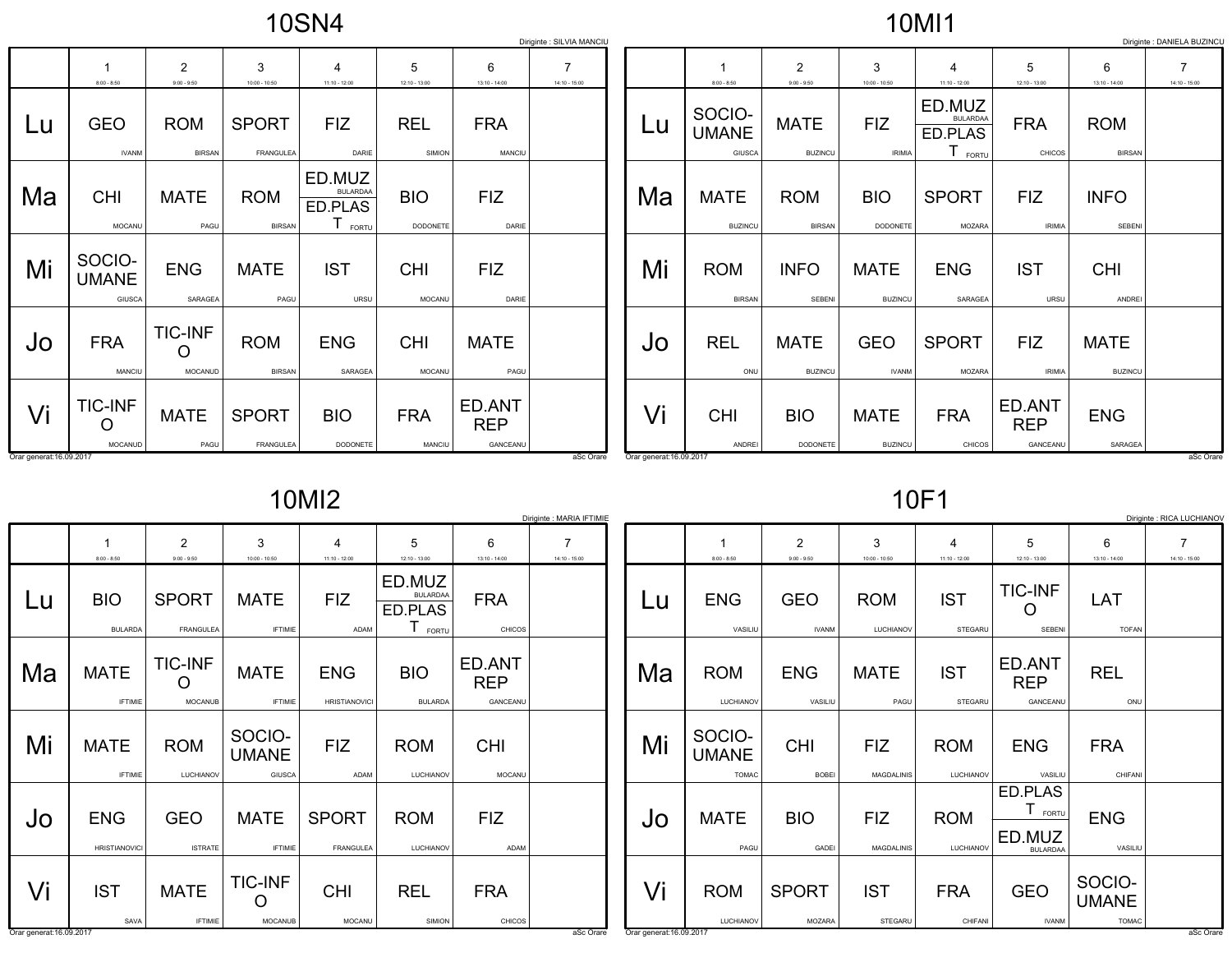10F2

## 10SS1

|                          | Diriginte : LUMINITA BICHIR<br>Diriginte : DIANA ISTRATE |                                 |                             |                                 |                                  |                                               |                                   |  |                          |                             |                                 |                             |                              |                                  |                                                            |                                   |
|--------------------------|----------------------------------------------------------|---------------------------------|-----------------------------|---------------------------------|----------------------------------|-----------------------------------------------|-----------------------------------|--|--------------------------|-----------------------------|---------------------------------|-----------------------------|------------------------------|----------------------------------|------------------------------------------------------------|-----------------------------------|
|                          | $8:00 - 8:50$                                            | $\overline{2}$<br>$9:00 - 9:50$ | 3<br>$10:00 - 10:50$        | 4<br>$11:10 - 12:00$            | 5<br>$12:10 - 13:00$             | 6<br>$13:10 - 14:00$                          | $\overline{7}$<br>$14:10 - 15:00$ |  |                          | $8:00 - 8:50$               | $\overline{2}$<br>$9:00 - 9:50$ | 3<br>$10:00 - 10:50$        | 4<br>$11:10 - 12:00$         | 5<br>12:10 - 13:00               | 6<br>$13:10 - 14:00$                                       | $\overline{7}$<br>$14:10 - 15:00$ |
| Lu                       | <b>ROM</b><br><b>BICHIR</b>                              | LAT<br><b>TOFAN</b>             | <b>CHI</b><br>RUSU          | <b>TIC-INF</b><br>O<br>DORNEANU | <b>FRA</b><br><b>BOBOC</b>       | ED.ANT<br><b>REP</b><br>GANCEANU              |                                   |  | Lu                       | <b>ROM</b><br><b>BIRSAN</b> | <b>ENG</b><br>SARAGEA           | <b>FRA</b><br>CHIFANI       | <b>GEO</b><br><b>ISTRATE</b> | ED.ANT<br><b>REP</b><br>GANCEANU | <b>IST</b><br>PRICOPGH                                     |                                   |
| Ma                       | <b>SPORT</b><br>MOZARA                                   | <b>IST</b><br>SAVA              | <b>ROM</b><br><b>BICHIR</b> | <b>MATE</b><br>CARUTASU         | <b>FRA</b><br><b>BOBOC</b>       | <b>ENG</b><br><b>ACSINTE</b>                  |                                   |  | Ma                       | <b>ENG</b><br>SARAGEA       | <b>MATE</b><br>CANEPA           | <b>REL</b><br>ONU           | <b>ROM</b><br><b>BIRSAN</b>  | <b>GEO</b><br><b>ISTRATE</b>     | SOCIO-<br><b>UMANE</b><br><b>TOMAC</b>                     |                                   |
| Mi                       | SOCIO-<br><b>UMANE</b><br>PRICOPI                        | <b>FIZ</b><br><b>MAGDALINIS</b> | <b>ROM</b><br><b>BICHIR</b> | <b>IST</b><br>SAVA              | <b>BIO</b><br>GADEI              | <b>GEO</b><br><b>IVANV</b>                    |                                   |  | Mi                       | <b>ENG</b><br>SARAGEA       | <b>TIC-INF</b><br>O<br>DORNEANU | <b>ROM</b><br><b>BIRSAN</b> | <b>IST</b><br>PRICOPGH       | <b>FIZ</b><br><b>MAGDALINIS</b>  | SOCIO-<br><b>UMANE</b><br><b>TOMAC</b>                     |                                   |
| Jo                       | <b>ROM</b><br><b>BICHIR</b>                              | <b>MATE</b><br>CARUTASU         | <b>GEO</b><br><b>IVANV</b>  | <b>ENG</b><br><b>ACSINTE</b>    | SOCIO-<br><b>UMANE</b><br>PRICOP | ED.PLAS<br>FORTU<br>ED.MUZ<br><b>BULARDAA</b> |                                   |  | JO                       | LAT<br><b>TOFAN</b>         | <b>FRA</b><br>CHIFANI           | <b>MATE</b><br>CANEPA       | <b>GEO</b><br><b>ISTRATE</b> | <b>ROM</b><br><b>BIRSAN</b>      | ED.MUZ<br><b>BULARDAA</b><br>ED.PLAS<br>$I_{\text{FORTU}}$ |                                   |
| Vi                       | <b>ENG</b>                                               | <b>FIZ</b>                      | <b>IST</b>                  | <b>ROM</b>                      | <b>FRA</b>                       | <b>REL</b>                                    |                                   |  | Vi                       | <b>CHI</b>                  | <b>BIO</b>                      | <b>GEO</b>                  | <b>SPORT</b>                 | <b>IST</b>                       | <b>FIZ</b>                                                 |                                   |
| Orar generat: 16.09.2017 | <b>ACSINTE</b>                                           | MAGDALINIS                      | SAVA                        | <b>BICHIR</b>                   | <b>BOBOC</b>                     | ONU                                           | aSc Orare                         |  | Orar generat: 16.09.2017 | RUSU                        | <b>BULARDA</b>                  | <b>ISTRATE</b>              | FRANGULEA                    | PRICOPGH                         | <b>MAGDALINIS</b>                                          | aSc Orare                         |

10SS2

|                          | Diriginte : LILIANA RADU, LOREDANA STEGARU |                                        |                                    |                               |                                                    |                                    |               |  |  |  |  |  |
|--------------------------|--------------------------------------------|----------------------------------------|------------------------------------|-------------------------------|----------------------------------------------------|------------------------------------|---------------|--|--|--|--|--|
|                          | 1                                          | $\overline{2}$                         | 3                                  | 4                             | 5                                                  | 6                                  | 7             |  |  |  |  |  |
|                          | $8:00 - 8:50$                              | $9:00 - 9:50$                          | $10:00 - 10:50$                    | $11:10 - 12:00$               | 12:10 - 13:00                                      | 13:10 - 14:00                      | 14:10 - 15:00 |  |  |  |  |  |
| Lu                       | <b>MATE</b>                                | <b>ENG</b>                             | ED.ANT<br><b>REP</b>               | <b>FRA</b>                    | <b>ROM</b>                                         | <b>FIZ</b>                         |               |  |  |  |  |  |
|                          | MIRONESCU                                  | <b>HRISTIANOVICI</b>                   | GANCEANU                           | <b>BOBOC</b>                  | RADU                                               | <b>BARBARASA</b>                   |               |  |  |  |  |  |
| Ma                       | <b>GEO</b><br>CIMPEANU                     | <b>IST</b><br><b>STEGARU</b>           | <b>ENG</b><br><b>HRISTIANOVICI</b> | <b>MATE</b><br>MIRONESCU      | ED.MUZ<br><b>BULARDAA</b><br>ED.PLAS<br>Τ<br>FORTU | <b>ROM</b><br>RADU                 |               |  |  |  |  |  |
| Mi                       | <b>ROM</b><br>RADU                         | <b>IST</b><br>STEGARU                  | <b>FIZ</b><br><b>BARBARASA</b>     | <b>SPORT</b><br><b>MOZARA</b> | <b>REL</b><br>ONU                                  | <b>TIC-INF</b><br>( )<br>DORNEANU  |               |  |  |  |  |  |
| Jo                       | <b>ROM</b><br><b>RADU</b>                  | SOCIO-<br><b>UMANE</b><br><b>GRAMA</b> | LAT<br><b>TOFAN</b>                | <b>GEO</b><br>CIMPEANU        | <b>BIO</b><br><b>GADEI</b>                         | <b>ENG</b><br><b>HRISTIANOVICI</b> |               |  |  |  |  |  |
| Vi                       | <b>GEO</b>                                 | <b>ROM</b>                             | SOCIO-<br><b>UMANE</b>             | <b>IST</b>                    | <b>CHI</b>                                         | <b>FRA</b>                         |               |  |  |  |  |  |
|                          | CIMPEANU                                   | <b>RADU</b>                            | <b>GRAMA</b>                       | STEGARU                       | <b>RUSU</b>                                        | <b>BOBOC</b>                       |               |  |  |  |  |  |
| Orar generat: 16.09.2017 |                                            |                                        |                                    |                               |                                                    |                                    | aSc Orare     |  |  |  |  |  |

11E

|    |                               |                                 |                                  |                               |                                        |                                        | Diriginte : OLGUTA MOCANU       |
|----|-------------------------------|---------------------------------|----------------------------------|-------------------------------|----------------------------------------|----------------------------------------|---------------------------------|
|    | 1<br>$8:00 - 8:50$            | $\overline{2}$<br>$9:00 - 9:50$ | 3<br>10:00 - 10:50               | 4<br>$11:10 - 12:00$          | 5<br>12:10 - 13:00                     | 6<br>13:10 - 14:00                     | $\overline{7}$<br>14:10 - 15:00 |
| Lu | <b>SPEC</b><br><b>MOCANUO</b> | <b>REL</b><br>ONU               | <b>SPEC</b><br><b>FILICHE</b>    | <b>FRA</b><br>MANCIU          | <b>ROM</b><br><b>BIRSAN</b>            | <b>GEO</b><br><b>IVANV</b>             |                                 |
| Ma | <b>SPEC</b><br><b>FILICHE</b> | <b>FRA</b><br><b>MANCIU</b>     | <b>TIC-INF</b><br><b>MOCANUB</b> | <b>SPEC</b><br><b>MOCANUO</b> | SOCIO-<br><b>UMANE</b><br><b>GRAMA</b> | <b>ROM</b><br><b>BIRSAN</b>            |                                 |
| Mi | <b>SPEC</b><br>PARASCHIV      | <b>MATE</b><br><b>BUZINCU</b>   | <b>ENG</b><br>VASILIU            | <b>SPEC</b><br><b>FILICHE</b> | <b>SPEC</b><br><b>FILICHE</b>          | SOCIO-<br><b>UMANE</b><br><b>GRAMA</b> |                                 |
| Jo | <b>IST</b><br><b>TOMAM</b>    | <b>SPEC</b><br>PARASCHIV        | <b>SPEC</b><br>PARASCHIV         | <b>SPORT</b><br>PAVALASCU     | <b>MATE</b><br><b>BUZINCU</b>          | <b>ROM</b><br><b>BIRSAN</b>            |                                 |
| Vi | <b>MATE</b><br><b>BUZINCU</b> | <b>SPEC</b><br>PARASCHIV        | <b>ENG</b><br>VASILIU            | <b>IST</b><br><b>TOMAM</b>    | <b>SPEC</b><br>APOSTU                  | <b>SPEC</b><br>APOSTU                  |                                 |

and the contract of the contract of the contract of the contract of the contract of the contract of the contract of the contract of the contract of the contract of the contract of the contract of the contract of the contra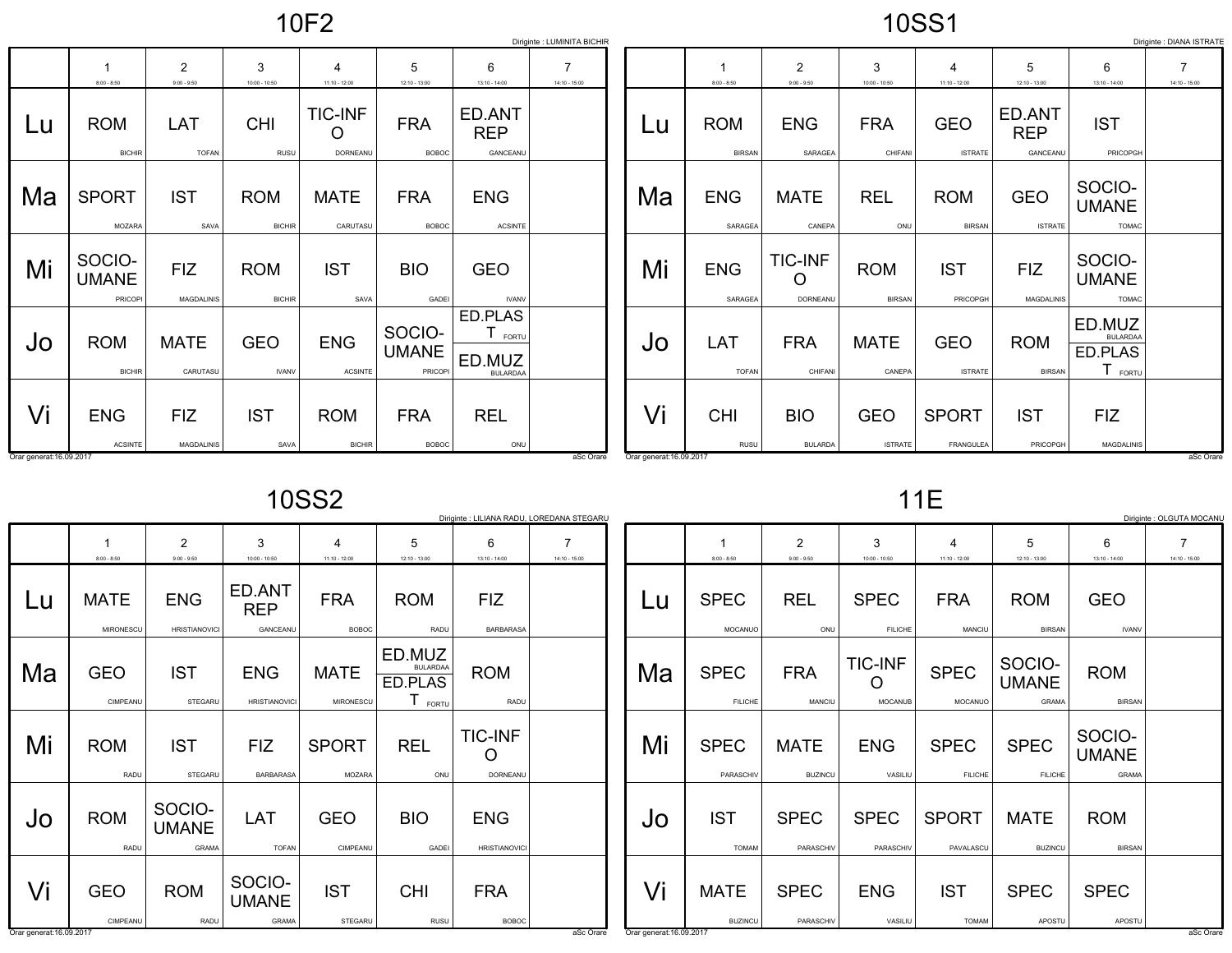11T

## 11SN1

|                          |                                          |                                 |                                        |                                      |                            |                            |                                   |                          |                               |                                 |                                             |                                   |                                |                                   | Diriginte : PAULINA BOBE          |
|--------------------------|------------------------------------------|---------------------------------|----------------------------------------|--------------------------------------|----------------------------|----------------------------|-----------------------------------|--------------------------|-------------------------------|---------------------------------|---------------------------------------------|-----------------------------------|--------------------------------|-----------------------------------|-----------------------------------|
|                          | $\overline{\mathbf{1}}$<br>$8:00 - 8:50$ | $\overline{2}$<br>$9:00 - 9:50$ | 3<br>$10:00 - 10:50$                   | 4<br>$11:10 - 12:00$                 | 5<br>$12:10 - 13:00$       | 6<br>$13:10 - 14:00$       | $\overline{7}$<br>$14:10 - 15:00$ |                          | 1<br>$8:00 - 8:50$            | $\overline{2}$<br>$9:00 - 9:50$ | 3<br>$10:00 - 10:50$                        | $\overline{4}$<br>$11:10 - 12:00$ | 5<br>12:10 - 13:00             | 6<br>$13:10 - 14:00$              | $\overline{7}$<br>$14:10 - 15:00$ |
| Lu                       | <b>IST</b><br><b>TOMAM</b>               | <b>MATE</b><br><b>IFTIMIE</b>   | <b>SPEC</b><br>CALMUC                  | <b>ENG</b><br><b>HRISTIANOVICI</b>   | <b>FRA</b><br>CIORTESCU    | <b>SPEC</b><br>MOCANUO     |                                   | Lu                       | <b>MATE</b><br><b>BUZINCU</b> | <b>ROM</b><br><b>BICHIR</b>     | <b>FIZ</b><br>DARIE                         | <b>ENG</b><br>VASILIU             | <b>TIC-INF</b><br>O<br>MOCANUD | <b>IST</b><br>SAVA                |                                   |
| Ma                       | <b>SPEC</b><br>PARASCHIV                 | <b>SPEC</b><br><b>FILICHE</b>   | SOCIO-<br><b>UMANE</b><br><b>TOMAC</b> | <b>TIC-INF</b><br>$\circ$<br>MOCANUD | <b>GEO</b><br><b>IVANM</b> | <b>ROM</b><br>ORUNA        |                                   | Ma                       | <b>CHI</b><br><b>BOBEI</b>    | <b>MATE</b><br><b>BUZINCU</b>   | <b>CHI</b><br><b>BOBEI</b>                  | <b>FRA</b><br>CIORTESCU           | <b>SPORT</b><br>PAVALASCU      | <b>ROM</b><br><b>BICHIR</b>       |                                   |
| Mi                       | <b>ROM</b><br>ORUNA                      | <b>SPEC</b><br><b>FILICHE</b>   | <b>MATE</b><br><b>IFTIMIE</b>          | <b>SPEC</b><br>CALMUC                | <b>FRA</b><br>CIORTESCU    | <b>SPEC</b><br>CALMUC      |                                   | Mi                       | <b>FIZ</b><br>DARIE           | <b>REL</b><br>ONU               | <b>CHI</b><br><b>BOBEI</b>                  | <b>ENG</b><br>VASILIU             | <b>BIO</b><br>DODONETE         |                                   |                                   |
| Jo                       | <b>MATE</b><br><b>IFTIMIE</b>            | <b>SPEC</b><br>MOCANUO          | <b>ENG</b><br><b>HRISTIANOVICI</b>     | <b>SPEC</b><br>CALMUC                | <b>ROM</b><br>ORUNA        | <b>IST</b><br><b>TOMAM</b> |                                   | Jo                       | <b>GEO</b><br>CIMPEANU        | <b>CHI</b><br><b>BOBEI</b>      | <b>TIC-INF</b><br>$\circ$<br><b>MOCANUD</b> | <b>MATE</b><br><b>BUZINCU</b>     | <b>ENG</b><br>VASILIU          | <b>ROM</b><br><b>BICHIR</b>       |                                   |
| Vi                       | <b>SPEC</b><br>MOCANUO                   | <b>SPEC</b><br>CALMUC           | SOCIO-<br><b>UMANE</b><br><b>TOMAC</b> | <b>SPEC</b><br>PARASCHIV             | <b>REL</b><br>CALIN        | <b>SPORT</b><br>FRANGULEA  |                                   | Vi                       | <b>CHI</b><br><b>BOBEI</b>    | <b>FIZ</b><br>DARIE             | <b>BIO</b><br>DODONETE                      | <b>FRA</b><br>CIORTESCU           | <b>MATE</b><br><b>BUZINCU</b>  | SOCIO-<br><b>UMANE</b><br>PRICOPI |                                   |
| Orar generat: 16.09.2017 |                                          |                                 |                                        |                                      |                            |                            | aSc Orare                         | Orar generat: 16.09.2017 |                               |                                 |                                             |                                   |                                |                                   | aSc Orare                         |

Orar generat:16.09.2017and the contract of the contract of the contract of the contract of the contract of the contract of the contract of the contract of the contract of the contract of the contract of the contract of the contract of the contra

11SN2

|                          | Diriginte : AGNES ANDREI           |                                        |                                  |                              |                                         |                                    |                    |  |  |  |  |  |
|--------------------------|------------------------------------|----------------------------------------|----------------------------------|------------------------------|-----------------------------------------|------------------------------------|--------------------|--|--|--|--|--|
|                          | 1<br>$8:00 - 8:50$                 | $\overline{2}$<br>$9:00 - 9:50$        | 3<br>$10:00 - 10:50$             | 4<br>$11:10 - 12:00$         | 5<br>12:10 - 13:00                      | 6<br>$13:10 - 14:00$               | 7<br>14:10 - 15:00 |  |  |  |  |  |
| Lu                       | <b>ROM</b><br><b>SERBAN</b>        | <b>FIZ</b><br>DARIE                    | <b>MATE</b><br>CARUTASU          | <b>CHI</b><br><b>ANDREI</b>  | <b>TIC-INF</b><br>( )<br><b>URSACHI</b> | <b>ENG</b><br><b>HRISTIANOVICI</b> |                    |  |  |  |  |  |
| Ma                       | <b>ENG</b><br><b>HRISTIANOVICI</b> | <b>CHI</b><br><b>ANDREI</b>            | <b>MATE</b><br>CARUTASU          | <b>FRA</b><br><b>CHICOS</b>  | <b>ROM</b><br><b>SERBAN</b>             | <b>SPORT</b><br>PAVALASCU          |                    |  |  |  |  |  |
| Mi                       | <b>MATE</b><br>CARUTASU            | <b>CHI</b><br><b>ANDREI</b>            | <b>INFO</b><br><b>URSACHI</b>    | <b>FIZ</b><br>DARIE          | <b>BIO</b><br><b>BULARDA</b>            |                                    |                    |  |  |  |  |  |
| Jo                       | <b>REL</b><br>CALIN                | <b>BIO</b><br><b>BULARDA</b>           | <b>ROM</b><br><b>SERBAN</b>      | <b>MATE</b><br>CARUTASU      | <b>IST</b><br><b>TOMAM</b>              | <b>FRA</b><br><b>CHICOS</b>        |                    |  |  |  |  |  |
| Vi                       | <b>GEO</b><br><b>IVANM</b>         | SOCIO-<br><b>UMANE</b><br><b>TOMAC</b> | <b>TIC-INF</b><br><b>URSACHI</b> | <b>BIO</b><br><b>BULARDA</b> | <b>CHI</b><br>ANDREI                    | <b>FIZ</b><br>DARIE                |                    |  |  |  |  |  |
| Orar generat: 16.09.2017 |                                    |                                        |                                  |                              |                                         |                                    | aSc Orare          |  |  |  |  |  |

11SN3

|    |                                      |                                   |                                 |                                 |                              |                                 | Diriginte : ALINA SEBENI |
|----|--------------------------------------|-----------------------------------|---------------------------------|---------------------------------|------------------------------|---------------------------------|--------------------------|
|    | 1                                    | $\overline{2}$                    | 3                               | 4                               | 5                            | 6                               | 7                        |
|    | $8:00 - 8:50$                        | $9:00 - 9:50$                     | 10:00 - 10:50                   | 11:10 - 12:00                   | 12:10 - 13:00                | $13:10 - 14:00$                 | 14:10 - 15:00            |
| Lu | <b>IST</b><br>SAVA                   | <b>ENG</b><br><b>BADARAU</b>      | <b>MATE</b><br>CHELARU          | <b>FRA</b><br>CIORTESCU         | <b>ROM</b><br>ORUNA          | <b>TIC-INF</b><br><b>SEBENI</b> |                          |
| Ma | <b>CHI</b><br><b>BOBIRCA</b>         | <b>BIO</b><br>CRISTEA             | <b>TIC-INF</b><br><b>SEBENI</b> | FIZ<br><b>MAGDALINIS</b>        | <b>REL</b><br>CALIN          |                                 |                          |
| Mi | <b>TIC-INF</b><br>Ω<br><b>SEBENI</b> | SOCIO-<br><b>UMANE</b><br>PRICOPI | <b>MATE</b><br>CHELARU          | <b>BIO</b><br><b>CRISTEA</b>    | <b>CHI</b><br><b>BOBIRCA</b> | <b>ROM</b><br>ORUNA             |                          |
| Jo | <b>FIZ</b><br><b>MAGDALINIS</b>      | <b>GEO</b><br><b>IVANV</b>        | <b>BIO</b><br>CRISTEA           | <b>ROM</b><br>ORUNA             | <b>CHI</b><br><b>BOBIRCA</b> | <b>MATE</b><br>CHELARU          |                          |
| Vi | <b>FIZ</b><br>MAGDALINIS             | <b>FRA</b><br>CIORTESCU           | <b>SPORT</b><br>PAVALASCU       | <b>TIC-INF</b><br><b>SEBENI</b> | <b>MATE</b><br>CHELARU       | <b>ENG</b><br><b>BADARAU</b>    |                          |

aSc Orare Qrar generat:16.09.2017

and the contract of the contract of the contract of the contract of the contract of the contract of the contract of the contract of the contract of the contract of the contract of the contract of the contract of the contra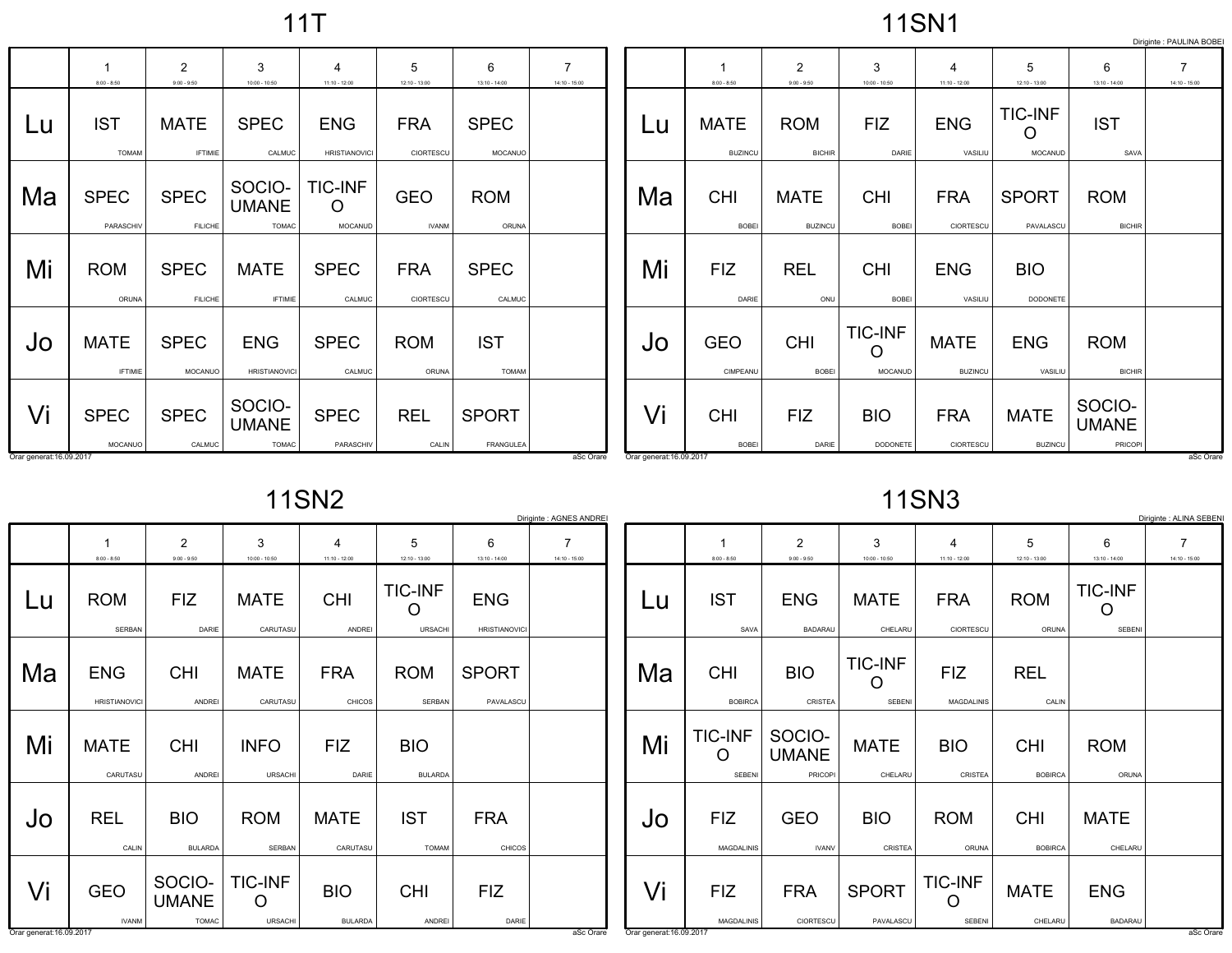11SN4

11SN5

| Diriginte : MIHAELA TOMA |                         |                                 |                                        |                                |                                       |                             |                                   |                          |                                 |                                 |                             | Diriginte : SIMONA BIRSAN         |                                   |                                 |                                   |
|--------------------------|-------------------------|---------------------------------|----------------------------------------|--------------------------------|---------------------------------------|-----------------------------|-----------------------------------|--------------------------|---------------------------------|---------------------------------|-----------------------------|-----------------------------------|-----------------------------------|---------------------------------|-----------------------------------|
|                          | $8:00 - 8:50$           | $\overline{2}$<br>$9:00 - 9:50$ | 3<br>$10:00 - 10:50$                   | 4<br>$11:10 - 12:00$           | 5<br>$12:10 - 13:00$                  | 6<br>$13:10 - 14:00$        | $\overline{7}$<br>$14:10 - 15:00$ |                          | $8:00 - 8:50$                   | $\overline{2}$<br>$9:00 - 9:50$ | 3<br>$10:00 - 10:50$        | $\overline{4}$<br>$11:10 - 12:00$ | 5<br>$12:10 - 13:00$              | 6<br>$13:10 - 14:00$            | $\overline{7}$<br>$14:10 - 15:00$ |
| Lu                       | <b>CHI</b><br>MOCANU    | <b>FRA</b><br><b>BOBOC</b>      | <b>MATE</b><br>PAGU                    | <b>FIZ</b><br><b>BARBARASA</b> | <b>BIO</b><br>DODONETE                |                             |                                   | Lu                       | <b>TIC-INF</b><br>O<br>DORNEANU | <b>MATE</b><br>PAGU             | <b>ROM</b><br><b>BIRSAN</b> | <b>SPORT</b><br>PAVALASCU         | SOCIO-<br><b>UMANE</b><br>PRICOPI | <b>FRA</b><br>CHIFANI           |                                   |
| Ma                       | <b>BIO</b><br>DODONETE  | <b>ROM</b><br><b>STOICA</b>     | <b>FIZ</b><br><b>BARBARASA</b>         | <b>REL</b><br>ONU              | <b>TIC-INF</b><br>O<br><b>URSACHI</b> | <b>GEO</b><br><b>IVANM</b>  |                                   | Ma                       | <b>BIO</b><br>CRISTEA           | <b>FIZ</b><br><b>BARBARASA</b>  | <b>CHI</b><br>ANDREI        | <b>REL</b><br>CALIN               | <b>ROM</b><br><b>BIRSAN</b>       | <b>TIC-INF</b><br>O<br>DORNEANU |                                   |
| Mi                       | <b>FIZ</b><br>BARBARASA | <b>MATE</b><br>PAGU             | SOCIO-<br><b>UMANE</b><br><b>TOMAC</b> | <b>ENG</b><br><b>BADARAU</b>   | <b>FRA</b><br><b>BOBOC</b>            | <b>ROM</b><br><b>STOICA</b> |                                   | Mi                       | <b>MATE</b><br>PAGU             | <b>ROM</b><br><b>BIRSAN</b>     | <b>CHI</b><br>ANDREI        | <b>IST</b><br><b>TOMAM</b>        | <b>BIO</b><br>CRISTEA             |                                 |                                   |
| Jo                       | <b>CHI</b><br>MOCANU    | <b>SPORT</b><br>FRANGULEA       | <b>IST</b><br><b>TOMAM</b>             | <b>ROM</b><br><b>STOICA</b>    | <b>MATE</b><br>PAGU                   | <b>BIO</b><br>DODONETE      |                                   | JO                       | <b>ROM</b><br><b>BIRSAN</b>     | <b>FIZ</b><br>BARBARASA         | <b>MATE</b><br>PAGU         | <b>FRA</b><br>CHIFANI             | <b>BIO</b><br>CRISTEA             | <b>ENG</b><br><b>BADARAU</b>    |                                   |
| Vi                       | <b>IST</b><br>TOMAM     | <b>ROM</b><br><b>STOICA</b>     | <b>ENG</b><br>BADARAU                  | <b>MATE</b><br>PAGU            | <b>TIC-INF</b><br>$\circ$<br>URSACHI  | <b>CHI</b><br>MOCANU        |                                   | Vi                       | <b>MATE</b><br>PAGU             | <b>ROM</b><br><b>BIRSAN</b>     | <b>GEO</b><br><b>IVANM</b>  | <b>FIZ</b><br>BARBARASA           | <b>ENG</b><br><b>BADARAU</b>      | <b>CHI</b><br>ANDREI            |                                   |
| Orar generat: 16.09.2017 |                         |                                 |                                        |                                |                                       |                             | aSc Orare                         | Orar generat: 16.09.2017 |                                 |                                 |                             |                                   |                                   |                                 | aSc Orare                         |

11MI1

|  | $1$ MI $2$ |  |
|--|------------|--|
|--|------------|--|

|                                    |                                 |                                 |                                  |                              |                               | Diriginte : IOAN ADAM |
|------------------------------------|---------------------------------|---------------------------------|----------------------------------|------------------------------|-------------------------------|-----------------------|
| 1<br>$8:00 - 8:50$                 | $\overline{2}$<br>$9:00 - 9:50$ | 3<br>$10:00 - 10:50$            | 4<br>$11:10 - 12:00$             | 5<br>12:10 - 13:00           | 6<br>$13:10 - 14:00$          | 7<br>14:10 - 15:00    |
| SOCIO-<br><b>UMANE</b><br>GANCEANU | <b>MATE</b><br><b>MIRONESCU</b> | <b>FIZ</b><br>ADAM              | <b>INFO</b><br><b>URSACHI</b>    | <b>ENG</b><br><b>BADARAU</b> | <b>ROM</b><br><b>RADU</b>     |                       |
| <b>MATE</b><br><b>MIRONESCU</b>    | <b>ROM</b><br>RADU              | <b>ENG</b><br><b>BADARAU</b>    | <b>TIC-INF</b><br><b>URSACHI</b> | <b>FIZ</b><br>ADAM           |                               |                       |
| <b>INFO</b><br><b>URSACHI</b>      | <b>ROM</b><br><b>RADU</b>       | <b>MATE</b><br><b>MIRONESCU</b> | <b>GEO</b><br><b>IVANM</b>       | <b>SPORT</b><br>PAVALASCU    | <b>FIZ</b><br>ADAM            |                       |
| <b>MATE</b><br><b>MIRONESCU</b>    | <b>FRA</b><br>CHICOS            | <b>BIO</b><br><b>DODONETE</b>   | <b>IST</b><br>SAVA               | <b>FIZ</b><br><b>ADAM</b>    | <b>INFO</b><br><b>URSACHI</b> |                       |
| <b>MATE</b>                        | <b>CHI</b>                      | <b>REL</b>                      | <b>TIC-INF</b>                   | <b>FRA</b>                   | <b>INFO</b>                   |                       |
|                                    | MIRONESCU                       | ANDREI                          | CALIN                            | <b>URSACHI</b>               | <b>CHICOS</b>                 | <b>URSACHI</b>        |

|    |                        |                    |                      |                      |                      |                      | Diriginte : BOGDAN MOCANU |
|----|------------------------|--------------------|----------------------|----------------------|----------------------|----------------------|---------------------------|
|    | 1<br>$8:00 - 8:50$     | 2<br>$9:00 - 9:50$ | 3<br>10:00 - 10:50   | 4<br>$11:10 - 12:00$ | 5<br>$12:10 - 13:00$ | 6<br>$13:10 - 14:00$ | 7<br>14:10 - 15:00        |
|    |                        |                    |                      |                      |                      |                      |                           |
| Lu | SOCIO-<br><b>UMANE</b> | <b>MATE</b>        | <b>ENG</b>           | <b>CHI</b>           | <b>INFO</b>          | <b>INFO</b>          |                           |
|    | <b>TOMAC</b>           | <b>HUIBAN</b>      | <b>HRISTIANOVICI</b> | RUSU                 | <b>MOCANUB</b>       | <b>MOCANUB</b>       |                           |
|    |                        |                    |                      |                      |                      |                      |                           |
| Ma | <b>FIZ</b>             | <b>FRA</b>         | <b>GEO</b>           | <b>INFO</b>          | <b>ROM</b>           |                      |                           |
|    | <b>IRIMIA</b>          | <b>BOBOC</b>       | <b>IVANM</b>         | <b>MOCANUB</b>       | <b>STOICA</b>        |                      |                           |
|    |                        |                    |                      |                      |                      |                      |                           |
| Mi | <b>MATE</b>            |                    | <b>INFO</b>          | <b>ROM</b>           | <b>ENG</b>           | <b>BIO</b>           |                           |
|    |                        | <b>HUIBAN</b>      | <b>MOCANUB</b>       | <b>STOICA</b>        | <b>HRISTIANOVICI</b> | <b>BULARDA</b>       |                           |
|    |                        |                    |                      |                      |                      |                      |                           |
| Jo | <b>ROM</b>             | <b>FRA</b>         | <b>MATE</b>          | <b>FIZ</b>           | <b>INFO</b>          | <b>SPORT</b>         |                           |
|    | <b>STOICA</b>          | <b>BOBOC</b>       | <b>HUIBAN</b>        | <b>IRIMIA</b>        | <b>MOCANUB</b>       | <b>FRANGULEA</b>     |                           |
|    |                        |                    |                      |                      |                      |                      |                           |
| Vi | <b>BIO</b>             | <b>MATE</b>        | <b>IST</b>           | <b>REL</b>           | <b>FIZ</b>           | <b>INFO</b>          |                           |
|    | <b>BULARDA</b>         | <b>HUIBAN</b>      | URSU                 | SIMION               | <b>IRIMIA</b>        | <b>MOCANUB</b>       |                           |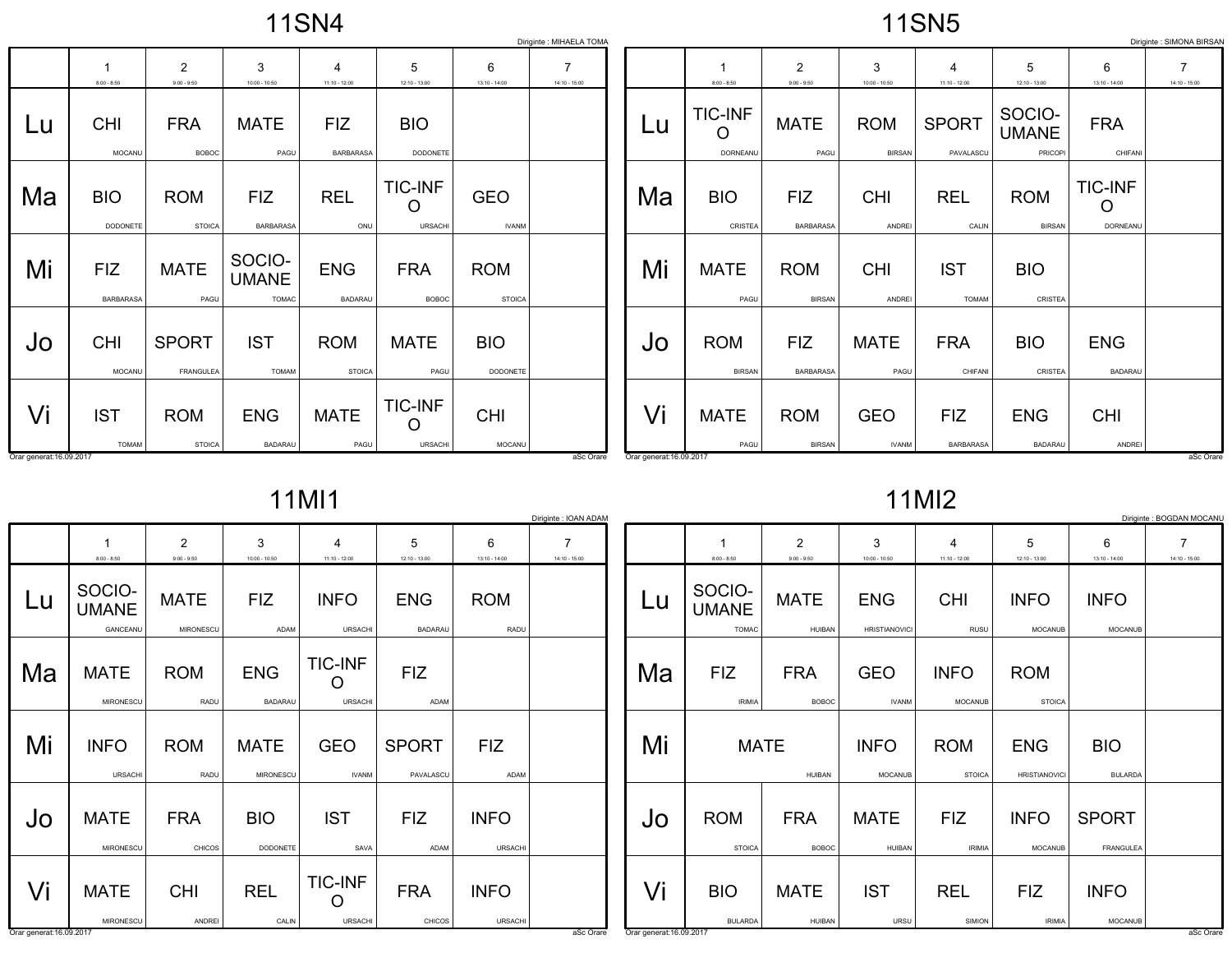11F1

11F2

|    |                                        |                           |                         |                             |                                        |                                        | Diriginte : MIRELA GRAMA |
|----|----------------------------------------|---------------------------|-------------------------|-----------------------------|----------------------------------------|----------------------------------------|--------------------------|
|    | 1<br>$8:00 - 8:50$                     | 2<br>$9:00 - 9:50$        | 3<br>$10:00 - 10:50$    | 4<br>11:10 - 12:00          | 5<br>12:10 - 13:00                     | 6<br>$13:10 - 14:00$                   | 7<br>14:10 - 15:00       |
| Lu | SOCIO-<br><b>UMANE</b><br><b>GRAMA</b> | <b>ROM</b><br>LUCHIANOV   | <b>IST</b><br>SAVA      | <b>ROM</b><br>LUCHIANOV     | <b>LAT</b><br><b>TOFAN</b>             | <b>REL</b><br>SIMION                   |                          |
| Ma | LAT<br><b>TOFAN</b>                    | <b>ROM</b><br>LUCHIANOV   | <b>ENG</b><br>VASILIU   | <b>FRA</b><br><b>MANCIU</b> | <b>IST</b><br>SAVA                     | SOCIO-<br><b>UMANE</b><br><b>GRAMA</b> |                          |
| Mi | <b>ENG</b><br>VASILIU                  | <b>CHI</b><br><b>RUSU</b> | <b>ROM</b><br>LUCHIANOV | <b>GEO</b><br>CIMPEANU      | <b>TIC-INF</b><br><b>DORNEANU</b>      | <b>FRA</b><br>MANCIU                   |                          |
| Jo | <b>SPORT</b><br><b>FRANGULEA</b>       | <b>GEO</b><br>CIMPEANU    | <b>FRA</b><br>MANCIU    | <b>ENG</b><br>VASILIU       | <b>IST</b><br>SAVA                     | <b>ROM</b><br>LUCHIANOV                |                          |
| Vi |                                        | <b>CHI</b><br><b>RUSU</b> | <b>ROM</b><br>LUCHIANOV | <b>ENG</b><br>VASILIU       | SOCIO-<br><b>UMANE</b><br><b>GRAMA</b> | ED.ART<br><b>FORTU</b>                 |                          |

|    |                              |                                        |                                  |                                    |                                        |                              | Diriginte : CRINA ORUNA |
|----|------------------------------|----------------------------------------|----------------------------------|------------------------------------|----------------------------------------|------------------------------|-------------------------|
|    | $8:00 - 8:50$                | 2<br>$9:00 - 9:50$                     | 3<br>$10:00 - 10:50$             | 4<br>$11:10 - 12:00$               | 5<br>$12:10 - 13:00$                   | 6<br>$13:10 - 14:00$         | 7<br>$14:10 - 15:00$    |
| Lu | <b>GEO</b><br><b>ISTRATE</b> | SOCIO-<br><b>UMANE</b><br><b>TOMAC</b> | <b>IST</b><br><b>TOMAM</b>       | <b>REL</b><br>CALIN                | <b>ENG</b><br><b>HRISTIANOVICI</b>     | <b>ROM</b><br>ORUNA          |                         |
| Ma | <b>ROM</b><br>ORUNA          | <b>LAT</b><br><b>TOFAN</b>             | <b>SPORT</b><br><b>FRANGULEA</b> | <b>ROM</b><br>ORUNA                | <b>ENG</b><br><b>HRISTIANOVICI</b>     | <b>GEO</b><br><b>ISTRATE</b> |                         |
| Mi | <b>FRA</b><br><b>MANCIU</b>  | <b>ENG</b><br><b>HRISTIANOVICI</b>     | <b>IST</b><br><b>TOMAM</b>       | <b>ROM</b><br>ORUNA                | <b>LAT</b><br><b>TOFAN</b>             |                              |                         |
| Jo | <b>GEO</b><br><b>ISTRATE</b> | <b>IST</b><br><b>TOMAM</b>             | <b>ROM</b><br>ORUNA              | <b>ENG</b><br><b>HRISTIANOVICI</b> | <b>FRA</b><br>MANCIU                   | <b>TIC-INF</b><br>DORNEANU   |                         |
| Vi | <b>ROM</b><br>ORUNA          | <b>ENG</b><br><b>HRISTIANOVICI</b>     | ED.ART<br>FORTU                  | <b>CHI</b><br><b>RUSU</b>          | SOCIO-<br><b>UMANE</b><br><b>TOMAC</b> | <b>FRA</b><br>MANCIU         |                         |

11SS1

|                                |                                        |                                 |                                        |                                  |                                        |                                  | Diriginte : COSTICA TOMA |
|--------------------------------|----------------------------------------|---------------------------------|----------------------------------------|----------------------------------|----------------------------------------|----------------------------------|--------------------------|
|                                | 1<br>$8:00 - 8:50$                     | $\overline{2}$<br>$9:00 - 9:50$ | 3<br>$10:00 - 10:50$                   | 4<br>$11:10 - 12:00$             | 5<br>12:10 - 13:00                     | 6<br>$13:10 - 14:00$             | 7<br>$14:10 - 15:00$     |
| Lu                             | <b>FRA</b><br>CHIFANI                  | <b>IST</b><br><b>TOMAM</b>      | GEO<br><b>IVANV</b>                    | <b>ENG</b><br>SARAGEA            | SOCIO-<br><b>UMANE</b><br><b>TOMAC</b> | <b>ENG</b><br>SARAGEA            |                          |
| Ma                             | <b>GEO</b><br><b>IVANV</b>             | <b>FRA</b><br>CHIFANI           | <b>ROM</b><br><b>STOICA</b>            | <b>SPORT</b><br><b>FRANGULEA</b> | <b>MATE</b><br><b>BUZINCU</b>          |                                  |                          |
| Mi                             | <b>GEO</b><br><b>IVANV</b>             | <b>ROM</b><br><b>STOICA</b>     | ED.ART<br><b>FORTU</b>                 | <b>SPORT</b><br><b>FRANGULEA</b> | SOCIO-<br><b>UMANE</b><br><b>TOMAC</b> | <b>IST</b><br><b>TOMAM</b>       |                          |
| Jo                             | <b>MATE</b><br><b>BUZINCU</b>          | <b>ROM</b><br><b>STOICA</b>     | SOCIO-<br><b>UMANE</b><br><b>TOMAC</b> | <b>IST</b><br><b>TOMAM</b>       | SOCIO-<br><b>UMANE</b><br><b>TOMAC</b> | <b>TIC-INF</b><br><b>MOCANUB</b> |                          |
| Vi<br>Orar generat: 16.09.2017 | SOCIO-<br><b>UMANE</b><br><b>TOMAC</b> | <b>REL</b><br>SIMION            | <b>IST</b><br><b>TOMAM</b>             | <b>ENG</b><br>SARAGEA            | <b>TIC-INF</b><br><b>MOCANUB</b>       | <b>GEO</b><br><b>IVANV</b>       | aSc Orare                |

11SS2

|                          | 1<br>$8:00 - 8:50$                     | $\overline{2}$<br>$9:00 - 9:50$ | 3<br>$10:00 - 10:50$         | 4<br>$11:10 - 12:00$        | 5<br>12:10 - 13:00                | 6<br>13:10 - 14:00           | 7<br>14:10 - 15:00 |
|--------------------------|----------------------------------------|---------------------------------|------------------------------|-----------------------------|-----------------------------------|------------------------------|--------------------|
| Lu                       | SOCIO-<br><b>FRA</b><br><b>UMANE</b>   |                                 | <b>GEO</b>                   | <b>ROM</b>                  | SOCIO-<br><b>UMANE</b>            | <b>IST</b>                   |                    |
|                          | <b>BOBOC</b>                           | <b>GRAMA</b>                    | CIMPEANU                     | <b>BIRSAN</b>               | <b>GRAMA</b>                      | STEGARU                      |                    |
| Ma                       | <b>ROM</b>                             | <b>ENG</b>                      | <b>IST</b>                   | SOCIO-<br><b>UMANE</b>      | <b>GEO</b>                        |                              |                    |
|                          | <b>BIRSAN</b>                          | <b>BADARAU</b>                  | <b>STEGARU</b>               | <b>GRAMA</b>                | CIMPEANU                          |                              |                    |
| Mi                       | <b>GEO</b><br>CIMPEANU                 | <b>MATE</b><br>MIRONESCU        | <b>IST</b><br>STEGARU        | <b>TIC-INF</b><br>DORNEANU  | <b>REL</b><br>CALIN               | <b>ENG</b><br><b>BADARAU</b> |                    |
|                          |                                        |                                 |                              |                             |                                   |                              |                    |
| Jo                       | SOCIO-<br><b>UMANE</b><br><b>GRAMA</b> | <b>IST</b><br><b>STEGARU</b>    | <b>ENG</b><br><b>BADARAU</b> | <b>ROM</b><br><b>BIRSAN</b> | <b>TIC-INF</b><br><b>DORNEANU</b> | <b>SPORT</b><br>PAVALASCU    |                    |
| Vi                       | <b>ROM</b>                             | <b>MATE</b>                     | <b>BIO</b>                   | <b>FRA</b>                  | ED.ART                            | <b>IST</b>                   |                    |
| Orar generat: 16.09.2017 | <b>BIRSAN</b>                          | <b>MIRONESCU</b>                | <b>BULARDA</b>               | <b>BOBOC</b>                | <b>FORTU</b>                      | STEGARU                      | aSc Orare          |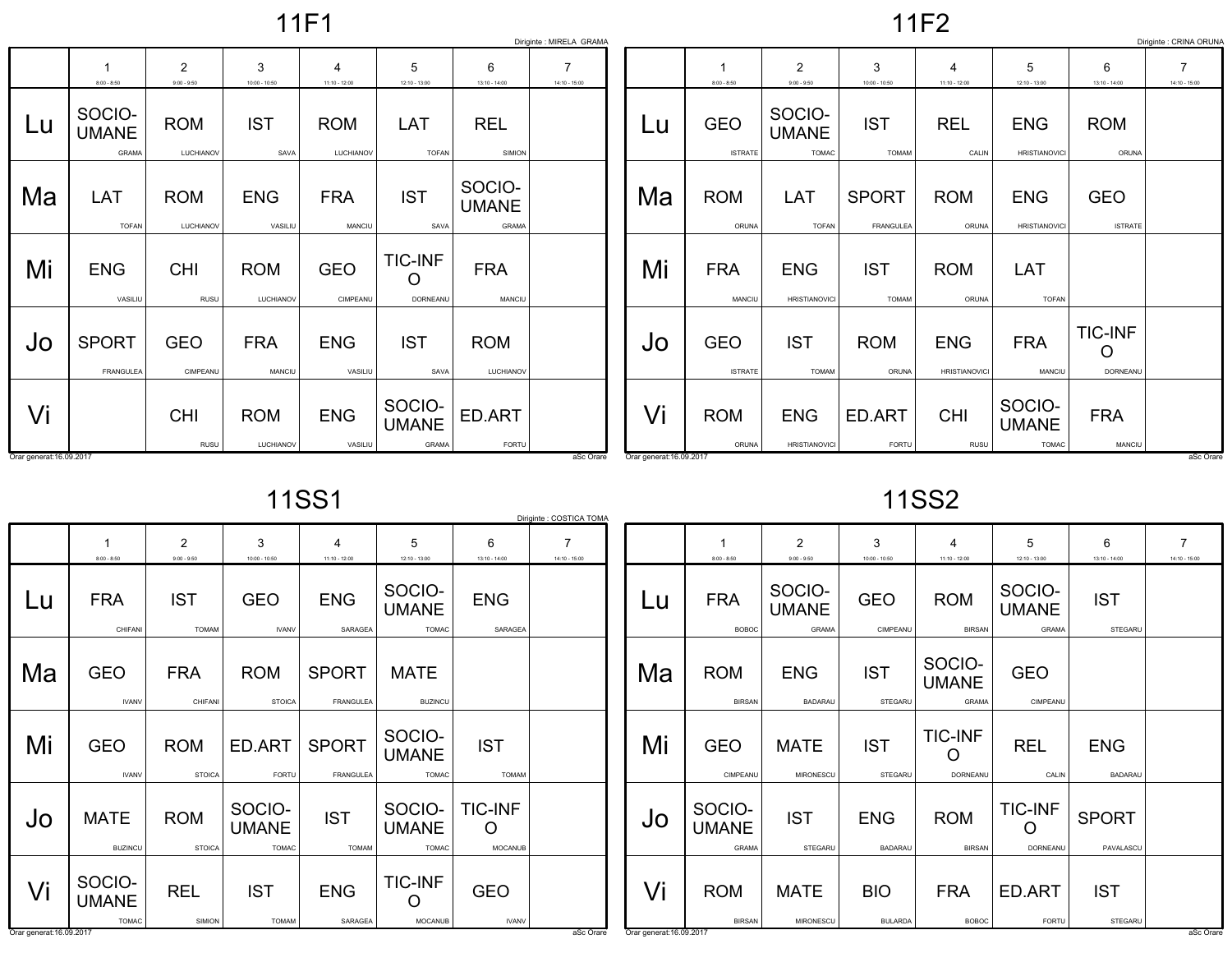12E

12T

|                          |                                      |                              |                               |                               |                                        |                               |                 |                          |                             |                                 |                               |                                 |                              |                                | Diriginte : MARIANA IVAN        |
|--------------------------|--------------------------------------|------------------------------|-------------------------------|-------------------------------|----------------------------------------|-------------------------------|-----------------|--------------------------|-----------------------------|---------------------------------|-------------------------------|---------------------------------|------------------------------|--------------------------------|---------------------------------|
|                          | 1<br>$8:00 - 8:50$                   | 2<br>$9:00 - 9:50$           | 3<br>$10:00 - 10:50$          | $11:10 - 12:00$               | 5<br>$12:10 - 13:00$                   | 6<br>$13:10 - 14:00$          | $14:10 - 15:00$ |                          | $8:00 - 8:50$               | $\overline{2}$<br>$9:00 - 9:50$ | 3<br>$10:00 - 10:50$          | 4<br>11:10 - 12:00              | 5<br>$12:10 - 13:00$         | 6<br>$13:10 - 14:00$           | $\overline{7}$<br>14:10 - 15:00 |
| Lu                       | <b>REL</b><br>ONU                    | <b>SPEC</b><br>MOCANUO       | <b>MATE</b><br><b>HUIBAN</b>  | <b>SPEC</b><br><b>FILICHE</b> | <b>FRA</b><br>MANCIU                   | <b>SPEC</b><br><b>FILICHE</b> |                 | Lu                       | <b>SPEC</b><br>CALMUC       | <b>REL</b><br>CALIN             | <b>MATE</b><br><b>BUZINCU</b> | SOCIO-<br><b>UMANE</b><br>GRAMA | <b>SPEC</b><br>PARASCHIV     | <b>SPEC</b><br>CALMUC          |                                 |
| Ma                       | <b>SPEC</b><br>APOSTU                | <b>SPEC</b><br>APOSTU        | <b>GEO</b><br><b>ISTRATE</b>  | <b>ROM</b><br><b>BICHIR</b>   | <b>SPEC</b><br><b>FILICHE</b>          | <b>ENG</b><br><b>VIRVOREA</b> |                 | Ma                       | <b>ROM</b><br><b>DOBREA</b> | <b>SPEC</b><br><b>MOCANUO</b>   | <b>SPEC</b><br>CALMUC         | <b>MATE</b><br><b>BUZINCU</b>   | <b>SPEC</b><br>CALMUC        | <b>FRA</b><br><b>MANCIU</b>    |                                 |
| Mi                       | <b>TIC-INF</b><br>$\circ$<br>MOCANUD | <b>GEO</b><br><b>ISTRATE</b> | <b>SPEC</b><br><b>FILICHE</b> | <b>MATE</b><br><b>HUIBAN</b>  | SOCIO-<br><b>UMANE</b><br><b>GRAMA</b> | <b>SPEC</b><br>MOCANUO        |                 | Mi                       | <b>GEO</b><br><b>IVANM</b>  | <b>FRA</b><br><b>MANCIU</b>     | <b>IST</b><br>SAVA            | <b>ROM</b><br><b>DOBREA</b>     | <b>SPEC</b><br>MOCANUO       | <b>SPORT</b><br>FRANGULEA      |                                 |
| Jo                       | <b>SPEC</b><br>PARASCHIV             | <b>MATE</b><br><b>HUIBAN</b> | <b>IST</b><br>STEGARU         | <b>ROM</b><br><b>BICHIR</b>   | SOCIO-<br><b>UMANE</b><br>GRAMA        | <b>FRA</b><br>MANCIU          |                 | Jo                       | <b>GEO</b><br><b>IVANM</b>  | <b>ROM</b><br><b>DOBREA</b>     | <b>SPEC</b><br>CALMUC         | <b>SPEC</b><br>MOCANUO          | <b>ENG</b><br><b>SARAGEA</b> | <b>TIC-INF</b><br>O<br>MOCANUD |                                 |
| Vi                       | <b>ROM</b>                           | <b>ENG</b>                   | <b>MATE</b>                   | <b>SPEC</b>                   | <b>SPEC</b>                            | <b>SPORT</b>                  |                 | Vi                       | <b>SPEC</b>                 | <b>MATE</b>                     | <b>SPEC</b>                   | SOCIO-<br><b>UMANE</b>          | <b>ENG</b>                   | <b>GEO</b>                     |                                 |
| Orar generat: 16.09.2017 | <b>BICHIR</b>                        | <b>VIRVOREA</b>              | HUIBAN                        | APOSTU                        | PARASCHIV                              | MOZARA                        | aSc Orare       | Orar generat: 16.09.2017 | PARASCHIV                   | <b>BUZINCU</b>                  | MOCANUO                       | GRAMA                           | <b>SARAGEA</b>               | <b>IVANM</b>                   | aSc Orare                       |

12SN1

|    |                                  |                                  |                          |                                 |                                          |                            | Diriginte : MARIA MOCANU |
|----|----------------------------------|----------------------------------|--------------------------|---------------------------------|------------------------------------------|----------------------------|--------------------------|
|    | 1                                | $\overline{2}$                   | 3                        | 4                               | 5                                        | 6                          | 7                        |
|    | $8:00 - 8:50$                    | $9:00 - 9:50$                    | $10:00 - 10:50$          | 11:10 - 12:00                   | $12:10 - 13:00$                          | $13:10 - 14:00$            | 14:10 - 15:00            |
| Lu | <b>ROM</b><br>RADU               | <b>CHI</b><br><b>MOCANU</b>      | <b>BIO</b><br>CRISTEA    | <b>MATE</b><br><b>MIRONESCU</b> | <b>FIZ</b><br>ADAM                       | <b>FRA</b><br><b>BOBOC</b> |                          |
|    |                                  |                                  |                          |                                 |                                          |                            |                          |
| Ma | <b>GEO</b>                       | <b>FIZ</b>                       | <b>CHI</b>               | <b>ROM</b>                      | <b>MATE</b>                              | <b>BIO</b>                 |                          |
|    | <b>IVANM</b>                     | ADAM                             | <b>MOCANU</b>            | RADU                            | MIRONESCU                                | CRISTEA                    |                          |
| Mi | <b>MATE</b><br><b>MIRONESCU</b>  | <b>SPORT</b><br><b>FRANGULEA</b> | <b>FIZ</b><br>ADAM       | <b>CHI</b><br>MOCANU            | SOCIO-<br><b>UMANE</b><br><b>PRICOPI</b> | <b>ROM</b><br>RADU         |                          |
| Jo | <b>ENG</b><br><b>ACSINTE</b>     | <b>BIO</b><br>CRISTEA            | <b>ROM</b><br>RADU       | <b>CHI</b><br>MOCANU            | <b>IST</b><br><b>NECHITA</b>             | <b>REL</b><br>CALIN        |                          |
| Vi | <b>TIC-INF</b><br><b>URSACHI</b> | <b>FRA</b><br><b>BOBOC</b>       | <b>MATE</b><br>MIRONESCU | <b>ENG</b><br><b>ACSINTE</b>    | <b>CHI</b><br><b>MOCANU</b>              |                            |                          |

12SN2

|    |                                       |                                          |                               |                               |                             |                            | Diriginte : GEANI DARIE |
|----|---------------------------------------|------------------------------------------|-------------------------------|-------------------------------|-----------------------------|----------------------------|-------------------------|
|    | 1<br>$8:00 - 8:50$                    | $\overline{2}$<br>$9:00 - 9:50$          | 3<br>$10:00 - 10:50$          | 4<br>$11:10 - 12:00$          | 5<br>12:10 - 13:00          | 6<br>13:10 - 14:00         | 7<br>14:10 - 15:00      |
| Lu | <b>ROM</b><br><b>STOICA</b>           | <b>BIO</b><br><b>BULARDA</b>             | <b>IST</b><br><b>STEGARU</b>  | <b>FRA</b><br>CHIFANI         | FIZ<br>DARIE                | <b>MATE</b><br>CANEPA      |                         |
| Ma | <b>BIO</b><br><b>BULARDA</b>          | <b>CHI</b><br><b>BOBEI</b>               | <b>MATE</b><br>CANEPA         | <b>ROM</b><br><b>STOICA</b>   | <b>FIZ</b><br>DARIE         | <b>SPORT</b><br>MOZARA     |                         |
| Mi | <b>ROM</b><br><b>STOICA</b>           | <b>MATE</b><br>CANEPA                    | <b>GEO</b><br>CIMPEANU        | <b>ENG</b><br><b>VIRVOREA</b> | <b>FIZ</b><br>DARIE         | <b>CHI</b><br><b>BOBEI</b> |                         |
| Jo | <b>TIC-INF</b><br>Ω<br><b>MOCANUB</b> | SOCIO-<br><b>UMANE</b><br><b>PRICOPI</b> | <b>BIO</b><br><b>BULARDA</b>  | <b>MATE</b><br>CANEPA         | <b>ROM</b><br><b>STOICA</b> |                            |                         |
| Vi | <b>FRA</b><br>CHIFANI                 | <b>CHI</b><br><b>BOBEI</b>               | <b>ENG</b><br><b>VIRVOREA</b> | <b>MATE</b><br>CANEPA         | <b>FIZ</b><br>DARIE         | <b>REL</b><br>CALIN        |                         |

and the contract of the contract of the contract of the contract of the contract of the contract of the contract of the contract of the contract of the contract of the contract of the contract of the contract of the contra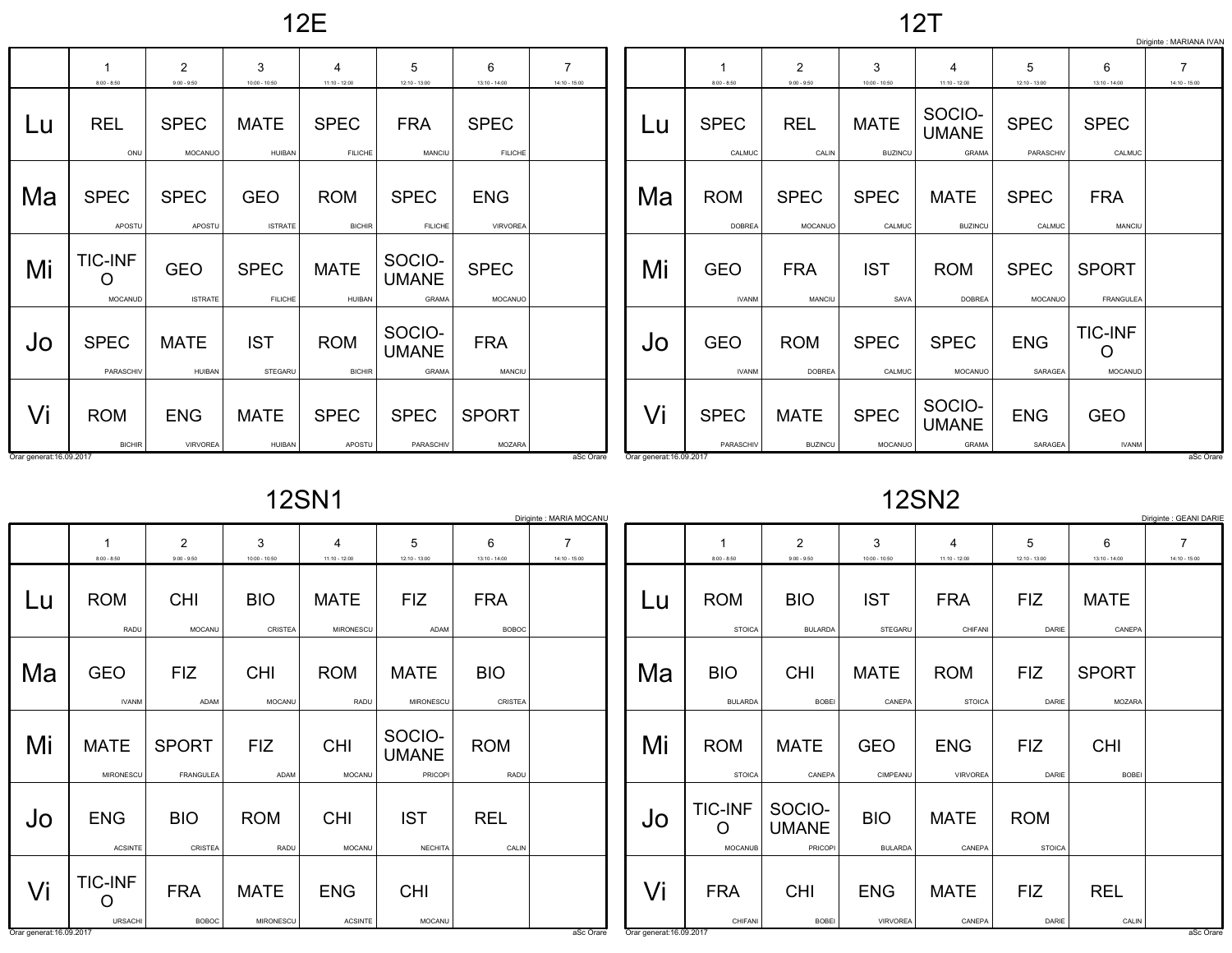12SN3

12SN4

|                          | Diriginte : ALINA CRISTEA<br>Diriginte : IONEL SERBAN |                                    |                                        |                                   |                               |                              |                                   |                          |                            |                                 |                                 |                                   |                                 |                            |                                   |
|--------------------------|-------------------------------------------------------|------------------------------------|----------------------------------------|-----------------------------------|-------------------------------|------------------------------|-----------------------------------|--------------------------|----------------------------|---------------------------------|---------------------------------|-----------------------------------|---------------------------------|----------------------------|-----------------------------------|
|                          | $8:00 - 8:50$                                         | 2<br>$9:00 - 9:50$                 | 3<br>$10:00 - 10:50$                   | $\overline{4}$<br>$11:10 - 12:00$ | 5<br>12:10 - 13:00            | 6<br>$13:10 - 14:00$         | $\overline{7}$<br>$14:10 - 15:00$ |                          | $8:00 - 8:50$              | $\overline{2}$<br>$9:00 - 9:50$ | 3<br>$10:00 - 10:50$            | $\overline{4}$<br>$11:10 - 12:00$ | 5<br>12:10 - 13:00              | 6<br>$13:10 - 14:00$       | $\overline{7}$<br>$14:10 - 15:00$ |
| Lu                       | <b>FIZ</b><br>DARIE                                   | <b>GEO</b><br><b>IVANV</b>         | SOCIO-<br><b>UMANE</b><br><b>GRAMA</b> | <b>BIO</b><br>CRISTEA             | <b>MATE</b><br><b>IFTIMIE</b> | <b>CHI</b><br><b>BOBIRCA</b> |                                   | Lu                       | <b>GEO</b><br><b>IVANV</b> | <b>FIZ</b><br><b>BARBARASA</b>  | <b>FRA</b><br><b>BOBOC</b>      | <b>ROM</b><br><b>SERBAN</b>       | <b>MATE</b><br>MIRONESCL        | <b>REL</b><br>CALIN        |                                   |
| Ma                       | <b>FIZ</b><br>DARIE                                   | <b>MATE</b><br><b>IFTIMIE</b>      | <b>ROM</b><br><b>DOBREA</b>            | <b>FRA</b><br><b>BOBOC</b>        | <b>BIO</b><br>CRISTEA         | <b>REL</b><br>CALIN          |                                   | Ma                       | <b>ROM</b><br>SERBAN       | <b>MATE</b><br>MIRONESCU        | <b>BIO</b><br>CRISTEA           | <b>FIZ</b><br><b>BARBARASA</b>    | <b>TIC-INF</b><br>O<br>DORNEANU | <b>CHI</b><br>ANDREI       |                                   |
| Mi                       | <b>SPORT</b><br><b>MOZARA</b>                         | <b>CHI</b><br><b>BOBIRCA</b>       | <b>ENG</b><br><b>HRISTIANOVICI</b>     | <b>MATE</b><br><b>IFTIMIE</b>     | <b>ROM</b><br><b>DOBREA</b>   | <b>IST</b><br>URSU           |                                   | Mi                       | <b>ROM</b><br>SERBAN       | <b>ENG</b><br>VASILIU           | <b>BIO</b><br>CRISTEA           | <b>FIZ</b><br><b>BARBARASA</b>    | <b>CHI</b><br>ANDREI            | <b>FRA</b><br><b>BOBOC</b> |                                   |
| Jo                       | <b>ROM</b><br><b>DOBREA</b>                           | <b>ENG</b><br><b>HRISTIANOVICI</b> | <b>CHI</b><br><b>BOBIRCA</b>           | <b>MATE</b><br><b>IFTIMIE</b>     | <b>FIZ</b><br>DARIE           | <b>BIO</b><br>CRISTEA        |                                   | Jo                       | <b>ENG</b><br>VASILIU      | <b>ROM</b><br><b>SERBAN</b>     | <b>MATE</b><br><b>MIRONESCU</b> | <b>BIO</b><br>CRISTEA             | <b>CHI</b><br>ANDREI            |                            |                                   |
| Vi                       | <b>ROM</b><br><b>DOBREA</b>                           | <b>BIO</b><br>CRISTEA              | <b>FRA</b><br><b>BOBOC</b>             | <b>TIC-INF</b><br>O<br>MOCANUD    | <b>MATE</b><br><b>IFTIMIE</b> |                              |                                   | Vi                       | <b>BIO</b><br>CRISTEA      | SOCIO-<br><b>UMANE</b><br>GRAMA | <b>SPORT</b><br>MOZARA          | <b>MATE</b><br>MIRONESCU          | <b>IST</b><br>URSU              | <b>ROM</b><br>SERBAN       |                                   |
| Orar generat: 16.09.2017 |                                                       |                                    |                                        |                                   |                               |                              | aSc Orare                         | Orar generat: 16.09.2017 |                            |                                 |                                 |                                   |                                 |                            | aSc Orare                         |

12SN5

|    | Diriginte : MIHAI BULARDA       |                                       |                              |                              |                                  |                                          |                      |  |
|----|---------------------------------|---------------------------------------|------------------------------|------------------------------|----------------------------------|------------------------------------------|----------------------|--|
|    | $\mathbf{1}$<br>$8:00 - 8:50$   | 2<br>$9:00 - 9:50$                    | 3<br>10:00 - 10:50           | 4<br>$11:10 - 12:00$         | 5<br>12:10 - 13:00               | 6<br>$13:10 - 14:00$                     | 7<br>$14:10 - 15:00$ |  |
| Lu | <b>MATE</b><br>CARUTASU         | <b>TIC-INF</b><br>Ω<br><b>MOCANUD</b> | <b>REL</b><br>SIMION         | <b>BIO</b><br><b>BULARDA</b> | <b>FIZ</b><br><b>MAGDALINIS</b>  | <b>ENG</b><br><b>BADARAU</b>             |                      |  |
| Ma | <b>FRA</b><br><b>BOBOC</b>      | <b>ROM</b><br><b>SERBAN</b>           | <b>BIO</b><br><b>BULARDA</b> | <b>ENG</b><br><b>BADARAU</b> | <b>MATE</b><br>CARUTASU          | SOCIO-<br><b>UMANE</b><br><b>PRICOPI</b> |                      |  |
| Mi | <b>FIZ</b><br><b>MAGDALINIS</b> | <b>GEO</b><br><b>IVANV</b>            | <b>MATE</b><br>CARUTASU      | <b>BIO</b><br><b>BULARDA</b> | <b>SPORT</b><br><b>FRANGULEA</b> | <b>ROM</b><br><b>SERBAN</b>              |                      |  |
| Jo | <b>BIO</b><br><b>BULARDA</b>    | <b>IST</b><br><b>NECHITA</b>          | <b>CHI</b><br><b>BOBEI</b>   | <b>ENG</b><br><b>BADARAU</b> | <b>MATE</b><br>CARUTASU          | <b>ROM</b><br><b>SERBAN</b>              |                      |  |
| Vi | <b>FRA</b><br><b>BOBOC</b>      | <b>TIC-INF</b><br>MOCANUD             | <b>FIZ</b><br>MAGDALINIS     | <b>MATE</b><br>CARUTASU      | <b>CHI</b><br><b>BOBEI</b>       |                                          |                      |  |

12MI1

|    | Diriginte : LIUDMILA CHELARU  |                               |                               |                                   |                               |                            |                    |
|----|-------------------------------|-------------------------------|-------------------------------|-----------------------------------|-------------------------------|----------------------------|--------------------|
|    | 1<br>$8:00 - 8:50$            | 2<br>$9:00 - 9:50$            | 3<br>$10:00 - 10:50$          | 4<br>$11:10 - 12:00$              | 5<br>12:10 - 13:00            | 6<br>13:10 - 14:00         | 7<br>14:10 - 15:00 |
| Lu | <b>ENG</b><br>SARAGEA         | <b>IST</b><br>STEGARU         | <b>ROM</b><br>SERBAN          | <b>MATE</b><br>CHELARU            | <b>MATE</b><br>CHELARU        | <b>CHI</b><br><b>RUSU</b>  |                    |
| Ma | <b>INFO</b><br><b>MOCANUB</b> | FIZ<br><b>IRIMIA</b>          | <b>ROM</b><br><b>SERBAN</b>   | <b>BIO</b><br><b>BULARDA</b>      | <b>MATE</b><br>CHELARU        | <b>FRA</b><br><b>BOBOC</b> |                    |
| Mi | <b>MATE</b><br>CHELARU        | <b>GEO</b><br><b>IVANM</b>    | FIZ.<br><b>IRIMIA</b>         | <b>ROM</b><br><b>SERBAN</b>       | <b>ENG</b><br><b>SARAGEA</b>  | <b>MATE</b><br>CHELARU     |                    |
| Jo | <b>FRA</b><br><b>BOBOC</b>    | FIZ<br><b>IRIMIA</b>          | <b>INFO</b><br><b>MOCANUB</b> | <b>ROM</b><br><b>SERBAN</b>       | <b>MATE</b><br>CHELARU        | <b>REL</b><br>ONU          |                    |
|    | <b>INFO</b><br><b>MOCANUB</b> | <b>INFO</b><br><b>MOCANUB</b> | <b>FIZ</b><br><b>IRIMIA</b>   | SOCIO-<br><b>UMANE</b><br>PRICOPI | <b>SPORT</b><br><b>MOZARA</b> |                            |                    |

and the contract of the contract of the contract of the contract of the contract of the contract of the contract of the contract of the contract of the contract of the contract of the contract of the contract of the contra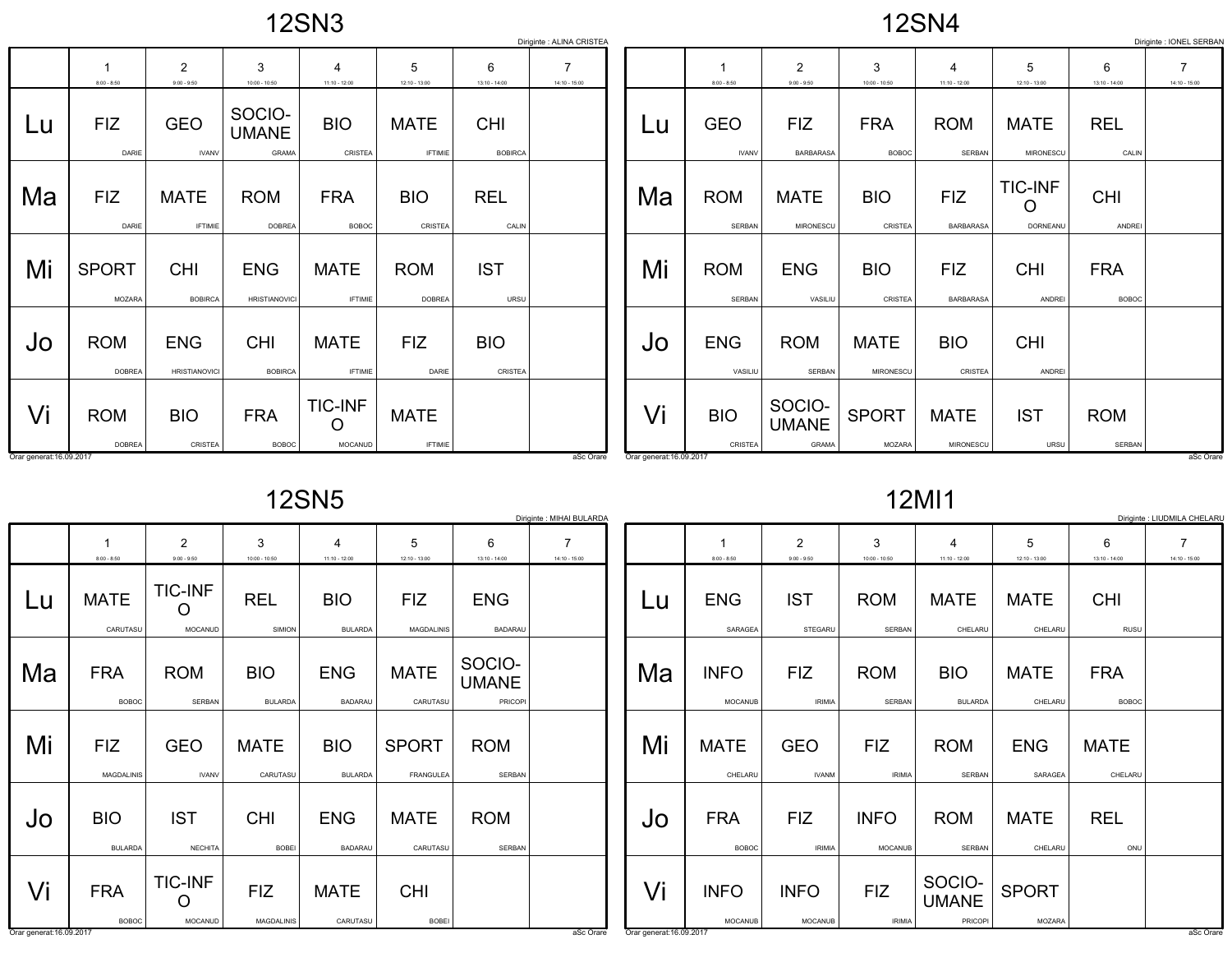12MI2

12F1

|    |                           |                                   |                            |                            |                               |                            | Diriginte : CATALINA CIORTESCU    |
|----|---------------------------|-----------------------------------|----------------------------|----------------------------|-------------------------------|----------------------------|-----------------------------------|
|    | 1<br>$8:00 - 8:50$        | $\overline{2}$<br>$9:00 - 9:50$   | 3<br>$10:00 - 10:50$       | 4<br>$11:10 - 12:00$       | 5<br>12:10 - 13:00            | 6<br>$13:10 - 14:00$       | $\overline{7}$<br>$14:10 - 15:00$ |
| Lu | <b>MATE</b><br>PAGU       | <b>ROM</b><br><b>MARIN</b>        | <b>INFO</b>                | <b>SEBENI</b>              | <b>IST</b><br>URSU            |                            |                                   |
| Ma | <b>MATE</b><br>PAGU       | <b>BIO</b><br><b>BULARDA</b>      | <b>FRA</b><br>CIORTESCU    | <b>GEO</b><br><b>IVANM</b> | <b>INFO</b><br><b>SEBENI</b>  | <b>ROM</b><br><b>MARIN</b> |                                   |
| Mi | <b>CHI</b><br><b>RUSU</b> | <b>BIO</b><br><b>BULARDA</b>      | <b>FIZ</b><br>DARIE        | <b>MATE</b><br>PAGU        | <b>ENG</b><br><b>VIRVOREA</b> | <b>FRA</b><br>CIORTESCU    |                                   |
| Jo | <b>SPORT</b><br>MOZARA    | <b>INFO</b><br><b>SEBENI</b>      | <b>ROM</b><br><b>MARIN</b> | <b>MATE</b><br>PAGU        | <b>FRA</b><br>CIORTESCU       | <b>FIZ</b><br>DARIE        |                                   |
| Vi | <b>INFO</b><br>SEBENI     | SOCIO-<br><b>UMANE</b><br>PRICOPI | <b>MATE</b><br>PAGU        | <b>FIZ</b><br>DARIE        | <b>ENG</b><br><b>VIRVOREA</b> | <b>REL</b><br>SIMION       |                                   |

|    |                                    |                               |                                  |                                    |                                        |                                        | Diriginte : GABRIELA DOBREA |
|----|------------------------------------|-------------------------------|----------------------------------|------------------------------------|----------------------------------------|----------------------------------------|-----------------------------|
|    | 1                                  | $\overline{2}$                | 3                                | 4                                  | 5                                      | 6                                      | 7                           |
|    | $8:00 - 8:50$                      | $9:00 - 9:50$                 | 10:00 - 10:50                    | $11:10 - 12:00$                    | 12:10 - 13:00                          | $13:10 - 14:00$                        | 14:10 - 15:00               |
| Lu | <b>ENG</b><br><b>HRISTIANOVICI</b> | <b>ROM</b><br><b>DOBREA</b>   | <b>TIC-INF</b><br><b>URSACHI</b> | <b>GEO</b><br>CIMPEANU             | <b>IST</b><br><b>STEGARU</b>           | SOCIO-<br><b>UMANE</b><br><b>TOMAC</b> |                             |
| Ma | <b>IST</b><br>STEGARU              | <b>SPORT</b><br><b>MOZARA</b> | <b>FRA</b><br>MANCIU             | <b>ROM</b><br><b>DOBREA</b>        | SOCIO-<br><b>UMANE</b><br><b>TOMAC</b> | <b>ROM</b><br><b>DOBREA</b>            |                             |
| Mi | <b>REL</b><br>ONU                  | ED.ART<br><b>FORTU</b>        | LAT<br><b>TOFAN</b>              | <b>ENG</b><br><b>HRISTIANOVICI</b> | <b>FRA</b><br><b>MANCIU</b>            | <b>ROM</b><br><b>DOBREA</b>            |                             |
| Jo | <b>IST</b><br><b>STEGARU</b>       | <b>FRA</b><br><b>MANCIU</b>   | <b>GEO</b><br>CIMPEANU           | <b>ROM</b><br><b>DOBREA</b>        | <b>ENG</b><br><b>HRISTIANOVICI</b>     | <b>BIO</b><br><b>GADEI</b>             |                             |
| Vi | <b>ENG</b><br><b>HRISTIANOVICI</b> | <b>ROM</b><br><b>DOBREA</b>   | <b>FRA</b><br>MANCIU             | <b>ROM</b><br><b>DOBREA</b>        | <b>IST</b><br>STEGARU                  |                                        |                             |

12F2

|                                |                                  |                             |                                          |                               |                               |                                   | Diriginte : OTILIA VIRVOREA |                         |
|--------------------------------|----------------------------------|-----------------------------|------------------------------------------|-------------------------------|-------------------------------|-----------------------------------|-----------------------------|-------------------------|
|                                | 1<br>$8:00 - 8:50$               | 2<br>$9:00 - 9:50$          | 3<br>$10:00 - 10:50$                     | 4<br>$11:10 - 12:00$          | 5<br>12:10 - 13:00            | 6<br>13:10 - 14:00                | 7<br>$14:10 - 15:00$        |                         |
| Lu                             | <b>FRA</b><br>CIORTESCU          | <b>IST</b><br>SAVA          | <b>ROM</b><br><b>BICHIR</b>              | <b>GEO</b><br><b>IVANV</b>    | <b>SPORT</b><br>MOZARA        | <b>BIO</b><br>GADEI               |                             | $\overline{\mathsf{L}}$ |
| Ma                             | SOCIO-<br><b>UMANE</b><br>GIUSCA | <b>ROM</b><br><b>BICHIR</b> | ED.ART<br>FORTU                          | <b>ENG</b><br><b>VIRVOREA</b> | <b>SPORT</b><br><b>MOZARA</b> | <b>FRA</b><br>CIORTESCU           |                             | Μa                      |
| Mi                             | <b>IST</b><br>SAVA               | <b>ROM</b><br><b>BICHIR</b> | SOCIO-<br><b>UMANE</b><br><b>PRICOPI</b> | <b>TIC-INF</b><br>Ω<br>SEBENI | <b>GEO</b><br><b>IVANV</b>    | <b>ENG</b><br><b>VIRVOREA</b>     |                             | M                       |
| Jo                             | <b>IST</b><br>SAVA               | LAT<br><b>TOFAN</b>         | <b>REL</b><br>ONU                        | <b>GEO</b><br><b>IVANV</b>    | <b>ROM</b><br><b>BICHIR</b>   | SOCIO-<br><b>UMANE</b><br>PRICOPI |                             | Jc                      |
| Vi<br>Orar generat: 16.09.2017 | <b>ENG</b><br><b>VIRVOREA</b>    | <b>ROM</b><br><b>BICHIR</b> | <b>TIC-INF</b><br><b>SEBENI</b>          | <b>ENG</b><br><b>VIRVOREA</b> | <b>FRA</b><br>CIORTESCU       |                                   | aSc Orare                   | Vi<br>Orar genera       |

12SS1

| Diriginte : ISABELA PRICOP       |                              |                                          |                                          |                                          |                              |                    |
|----------------------------------|------------------------------|------------------------------------------|------------------------------------------|------------------------------------------|------------------------------|--------------------|
|                                  | $\overline{2}$               | 3                                        | 4                                        | 5                                        | 6                            | 7<br>14:10 - 15:00 |
| <b>TIC-INF</b><br><b>MOCANUD</b> | <b>SPORT</b><br>PAVALASCU    | SOCIO-<br><b>UMANE</b><br><b>PRICOPI</b> | <b>ENG</b><br><b>BADARAU</b>             | <b>IST</b><br>PRICOPGH                   | <b>GEO</b><br><b>ISTRATE</b> |                    |
| <b>GEO</b><br><b>ISTRATE</b>     | <b>ROM</b><br>ORUNA          | <b>FIZ</b><br><b>MAGDALINIS</b>          | <b>MATE</b><br>CHELARU                   | SOCIO-<br><b>UMANE</b><br><b>PRICOPI</b> |                              |                    |
| <b>GEO</b><br><b>ISTRATE</b>     | <b>ENG</b><br><b>BADARAU</b> | <b>IST</b><br>PRICOPGH                   | SOCIO-<br><b>UMANE</b><br><b>PRICOPI</b> | <b>ROM</b><br>ORUNA                      | <b>REL</b><br>ONU            |                    |
| <b>IST</b><br><b>PRICOPGH</b>    | <b>ENG</b><br><b>BADARAU</b> | <b>FRA</b><br>CHIFANI                    | SOCIO-<br><b>UMANE</b><br>PRICOPI        | <b>GEO</b><br><b>ISTRATE</b>             | <b>ROM</b><br>ORUNA          |                    |
| ED.ART<br><b>FORTU</b>           | <b>MATE</b><br>CHELARU       | SOCIO-<br><b>UMANE</b><br><b>PRICOPI</b> | <b>IST</b><br>PRICOPGH                   | <b>TIC-INF</b><br>MOCANUD                | <b>FRA</b><br>CHIFANI        |                    |
|                                  | $8:00 - 8:50$                | $9:00 - 9:50$                            | $10:00 - 10:50$                          | $11:10 - 12:00$                          | 12:10 - 13:00                | 13:10 - 14:00      |